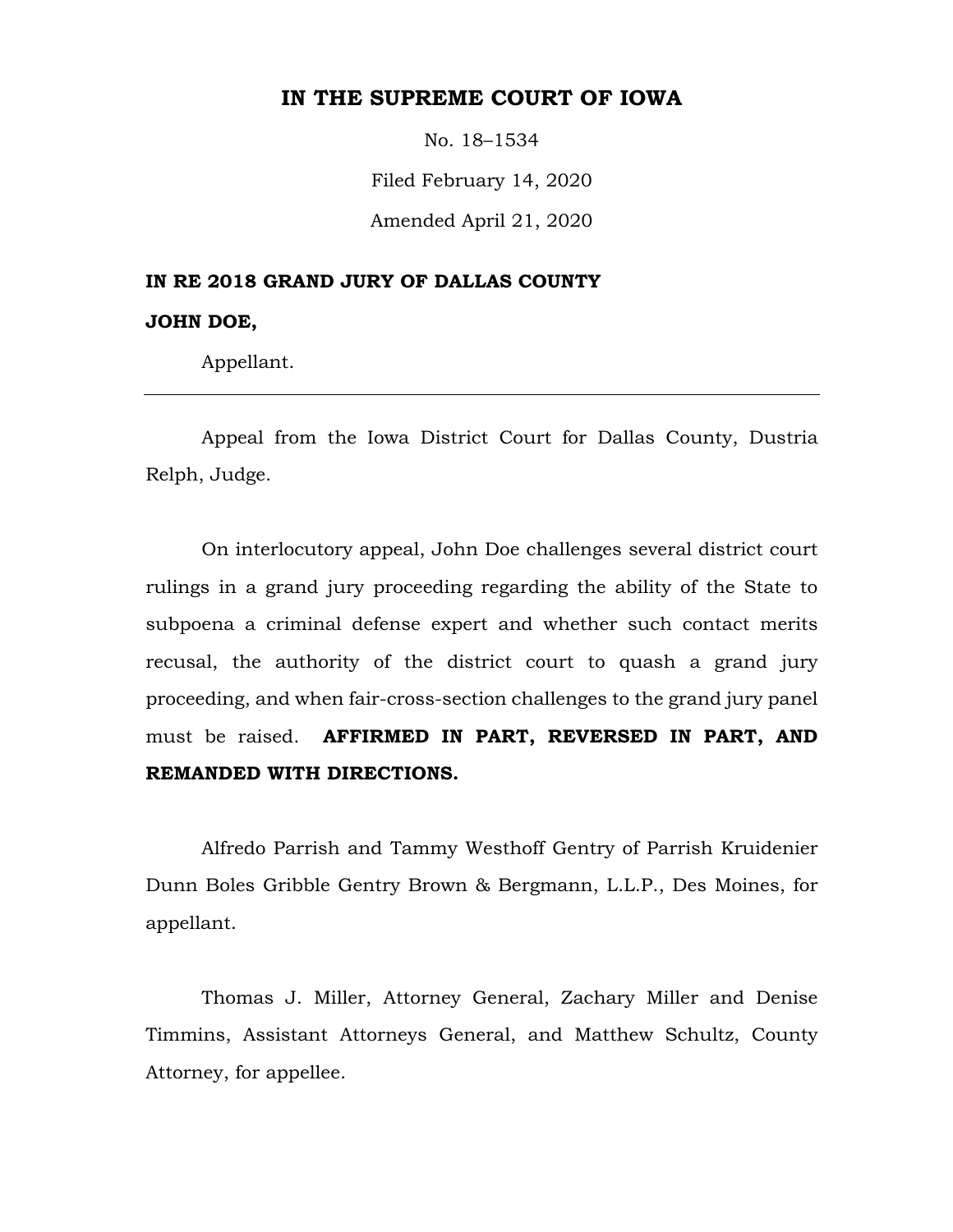#### **APPEL, Justice.**

In this case, a prosecutor contacted an expert witness retained by a defendant facing the prospect of criminal charges, asking the expert her opinions about the matter. The expert declined to confirm whether she had been retained or to otherwise substantively respond, despite the prosecution advising her that she would be subpoenaed to appear before a grand jury investigating the potential crime.

The defendant claims that the State may not lawfully subpoena a retained expert; that the prosecution's contact with the expert was improper and requires disqualification of the State's counsel; and that as a result of the improper actions of the State, the grand jury proceeding should be quashed. Additionally, the defendant questions the application of *State v. Plain* challenges to a grand jury proceeding. *See* 898 N.W.2d 801 (Iowa 2017).

For the reasons expressed below, we conclude that the State cannot subpoena an expert retained by the defense to testify before the grand jury regarding her opinions on the criminal matter being investigated. While we conclude that the ex parte contact was improper, we do not believe it is a basis to disqualify counsel. Finally, although we afford the defendant with some relief, we find no basis to quash the grand jury proceeding. We also address procedural matters regarding the proper development of claims under *Plain* as they relate to grand jury proceedings.

## **I. Factual and Procedural Background.**

**A. Initial Criminal Proceedings.** John Doe is the father of S.C., a child. In November of 2017, law enforcement received information from the Iowa Department of Human Services that S.C. had possibly been physically abused. A detective investigated the matter by going to S.C.'s daycare center. There, the detective saw multiple bruises on S.C.'s back.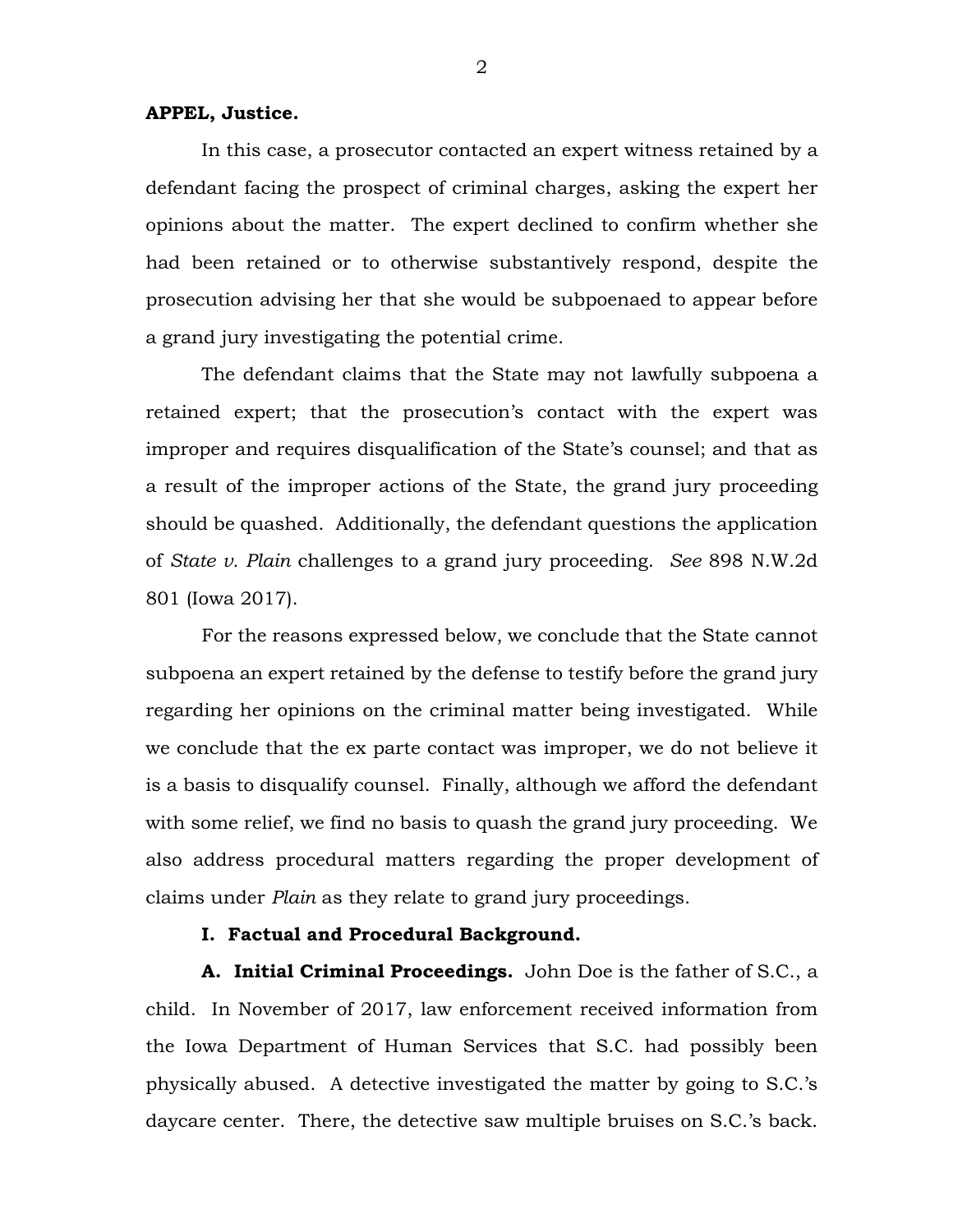The detective took photographs of the child's back and interviewed Doe about the bruises. Following the interview, a criminal complaint was filed against Doe alleging child endangerment causing bodily injury, which is a class "D" felony.

Shortly after the complaint was filed, a county prosecutor was specially assigned to the case. Doe retained legal counsel, pled not guilty, waived speedy trial, and filed a motion for discovery. The district court granted the discovery motion and ordered reciprocal discovery.

**B. Plea Discussions Between the Parties.** The State and Doe entered plea discussions. A fighting issue was whether the State could prove its case of physical abuse based on photographs. Doe argued that the photos indicated a skin condition, while the State took the position that the bruising was consistent with physical abuse. While the parties were engaged in plea discussions, the State continued its investigation by gathering medical records pursuant to a subpoena duces tecum.

The special prosecutor obtained assistance in the matter from Assistant Attorney General Denise Timmins. In the course of plea discussions, Doe's attorney, Alfredo Parrish, disclosed that Dr. Linda Railsback had been retained by the defense in connection with the case.

## **C. Legal Issues Surrounding Decision to Convene a Grand Jury.**

1. *State's communications with Doe's retained expert.* Following Parrish's disclosure regarding Dr. Railsback, on August 29, 2018, Timmins contacted Railsback by telephone without notice to or permission from Doe's counsel. Timmins asked Railsback if she had been working on the case and further asked Railsback whether she had come to an ultimate opinion about S.C.'s injuries. Railsback declined to discuss the matter with Timmins. Despite Timmins informing Railsback that she would be subpoenaed to appear before the grand jury should she not answer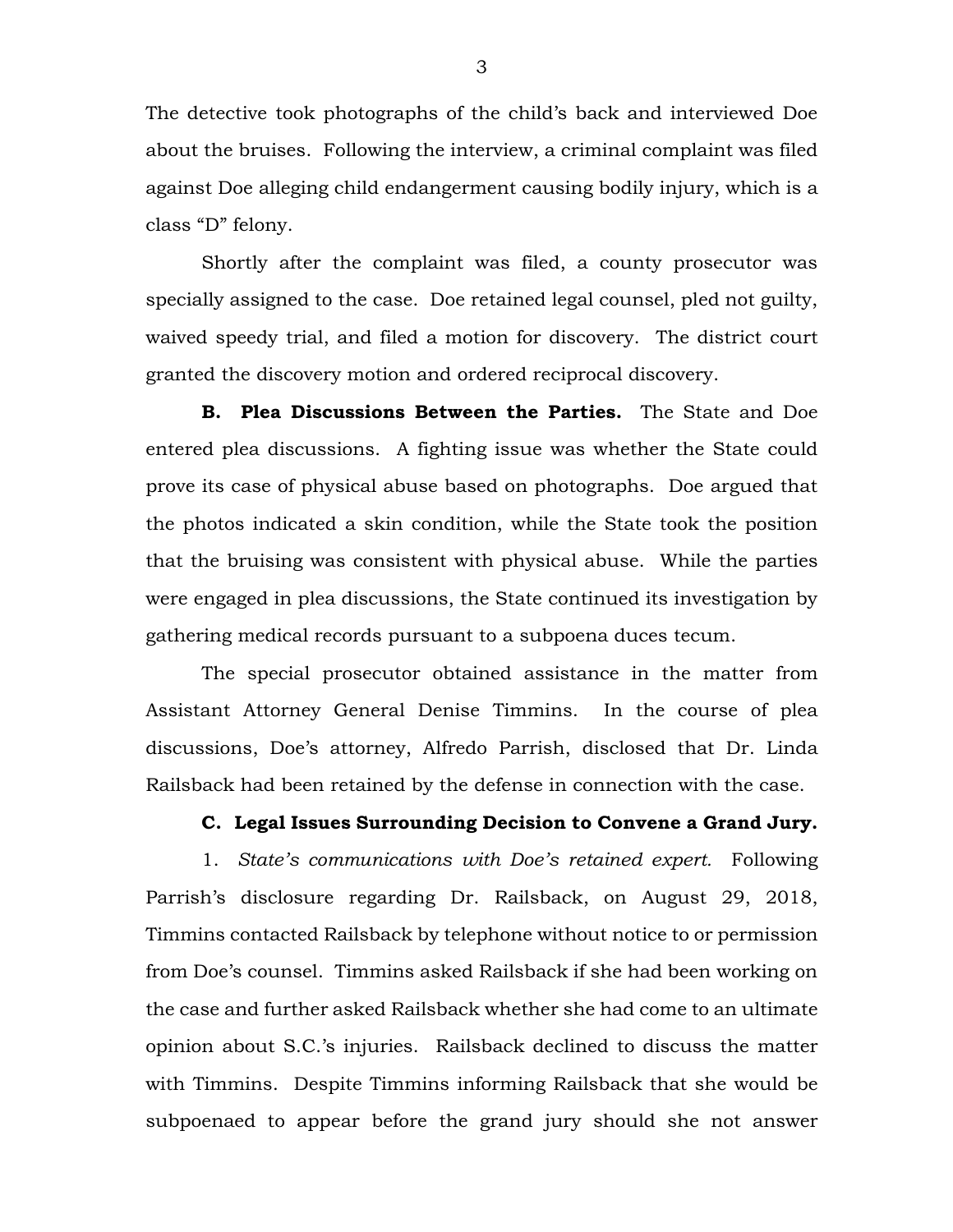Timmins's questions, Railsback continued to decline to discuss the matter with Timmins. Two days later, Railsback was served with a subpoena.

Parrish learned of the conversation and subpoena of Railsback and further discovered that other witnesses had been subpoenaed to appear before the grand jury who were also John Doe's witnesses in a related child-in-need-of-assistance case.

2. *Hearing on defense motions before the district court.* In early September, Doe filed motions with the district court to quash the subpoena of Dr. Railsback and to disqualify attorney Timmins from the proceeding due to her ex parte contact with Railsback. Doe also sought to either quash the grand jury proceedings in their entirety or continue the proceedings to explore a challenge under *Plain*, 898 N.W.2d 801.

The district court held a hearing on the motions. Associates of Parrish attended the hearing and advanced arguments on behalf of Doe. According to Doe, the State was using the grand jury proceedings primarily as a discovery tactic. Doe argued that when a grand jury is convened, the State can only call witnesses who the prosecutor believes will present the best information for the State. Doe cited article I, section 11 of the Iowa Constitution, which generally provides for presentment or indictment by a grand jury. Because the State was using the grand jury for an improper purpose, Doe asserted that the grand jury proceeding should be quashed.

Alternatively, Doe sought a continuance to ensure a fair-crosssection in the grand jury venire. Doe argued that the *Plain* decision extends to grand jury composition under article I, sections 10 and 11 of the Iowa Constitution and that such a challenge should be mounted before the grand jury is sworn under Iowa Rule of Criminal Procedure 2.3(2).

Next, Doe addressed the motion to quash the subpoena served on Railsback. Doe argued that the subpoena of a retained expert violated the

4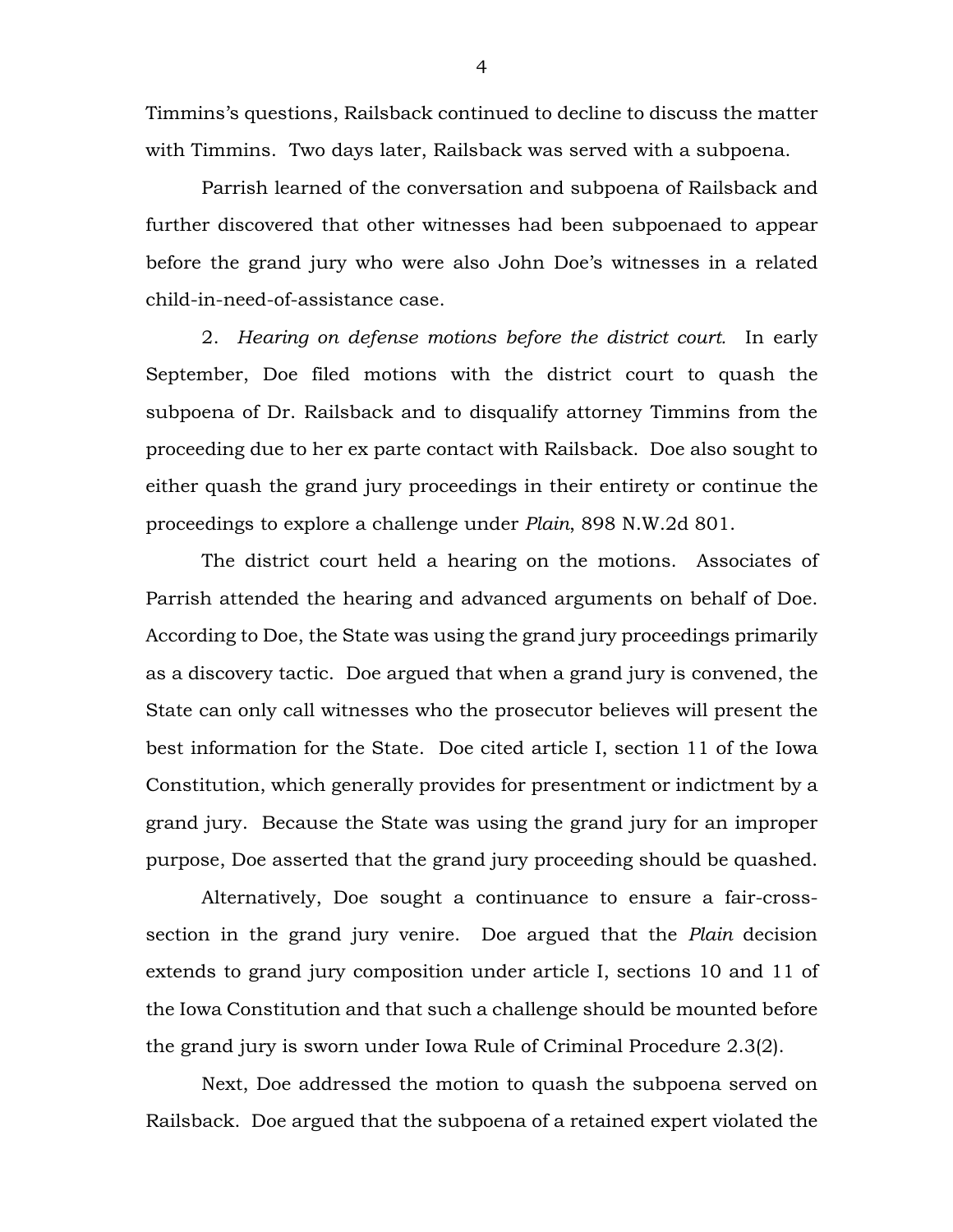work-product protection, could go into attorney–client privilege, and subverted the grand jury process. Further, Doe asserted the information regarding Railsback was provided as part of a confidential plea-bargaining process. Doe argued it would delve too far into the defendant's own investigation of their defense to allow Railsback's testimony before the grand jury. Finally, Doe urged that the district court disqualify Timmins and the attorney general's office from further participation in the case because of its improper use of the grand jury as a discovery device.

On behalf of the State, Timmins made a professional statement. She recounted discussions with Doe's counsel regarding the grand jury. Timmins declared that counsel for Doe had told her numerous times that Railsback "is going to say that the child has a skin condition." Timmins stated she called Railsback and asked whether her understanding of Railsback's opinion was correct. After Railsback declined to provide any information, Timmins advised Railsback that she would receive a subpoena. Timmins denied, however, that she threatened Railsback in any way. Timmins declared the State was having a difficult time deciding what to do with the case and decided to empanel a grand jury and let it decide whether to proceed with criminal charges.

Assistant Attorney General Zachary Miller then presented to the district court the outline of the State's arguments. Through Miller, the State advised the court that they were not interested in unauthorized discovery but instead wanted to present the grand jury with all the available evidence. Although the rules do not require the State to present any of the defendant's evidence, they asserted that caselaw arguably does impose such a requirement. In any event, the State argued that its desire to present defendant's potentially exculpatory evidence is sound policy.

5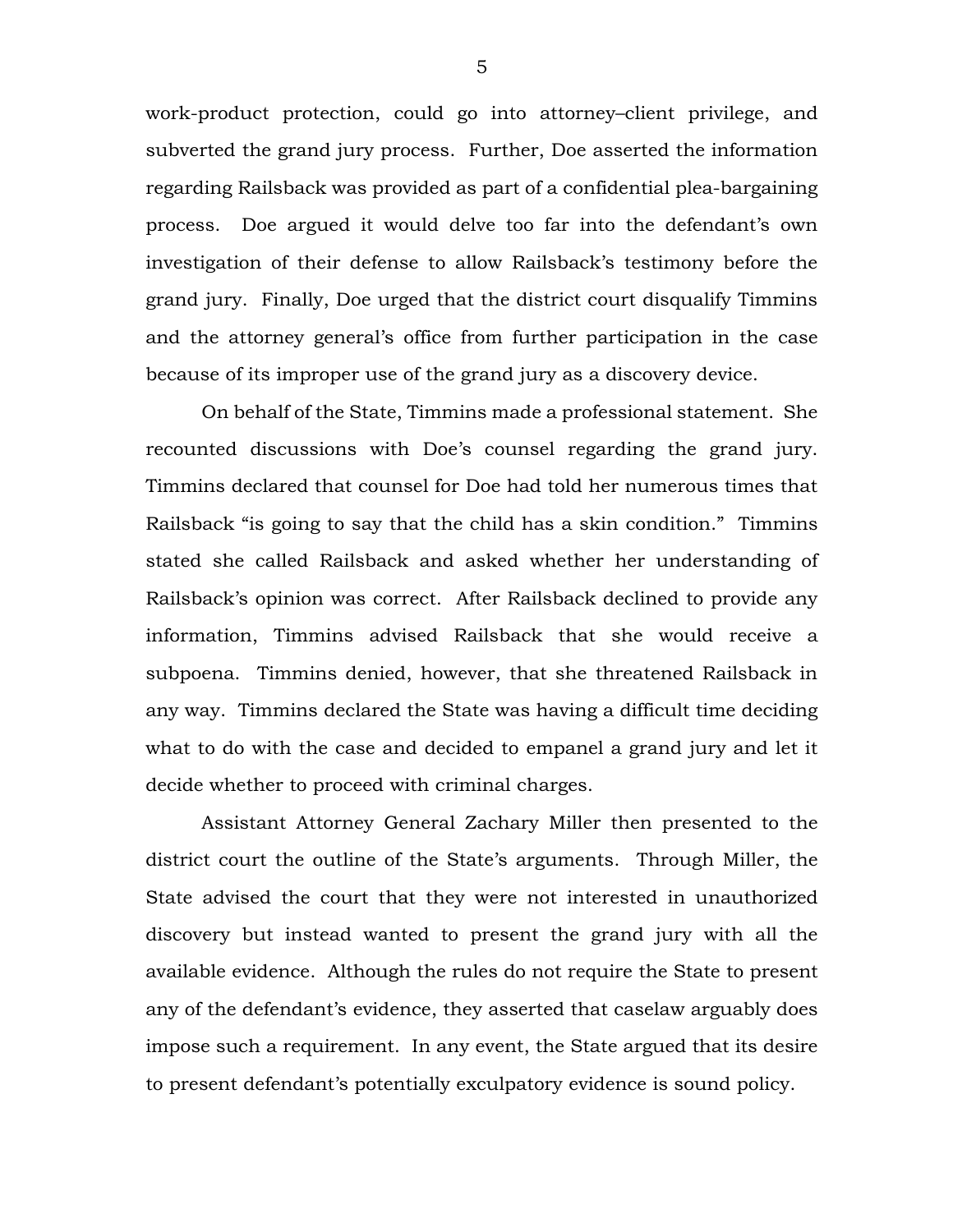On the issue of staying selection of the grand jury pending development of a *Plain* challenge, the State noted that Doe had not lodged a *Plain* challenge but merely requested a continuance until the information to lodge a *Plain* challenge could be received from the court and evaluated. On that basis, the State contends, the district court's deferral of consideration of the merits pending later development of the record was proper.

Turning to the issue of the subpoena to Railsback, the State asserted that even if there was some privileged information, the witness could assert privilege before the grand jury. The State claimed it was not engaged in a fishing expedition to learn about the defendant's case but only sought to present the grand jury with a full array of evidence. Further, the State noted that the parties had agreed to reciprocal discovery, and as a result, there would be no harm in presenting evidence from Railsback to the grand jury.

On the issue of disqualification, the State maintained that Timmins did not cross any ethical line. According to the State, Timmins was simply trying to prepare for the grand jury and was attempting to bring pertinent information before it to allow the grand jury to make a decision.

Madison County Attorney Matthew Schultz also appeared for the State. Schultz advised the court that the State would ask the grand jury to use the beyond-a-reasonable-doubt standard in lieu of the more typical probable-cause standard when considering whether to bring an indictment.

After the parties had presented their positions, the attorneys explored exactly what Doe's primary counsel, Parrish, had told the State about Railsback's potential testimony. Schultz made a professional statement that Parrish had stated that Railsback had reviewed the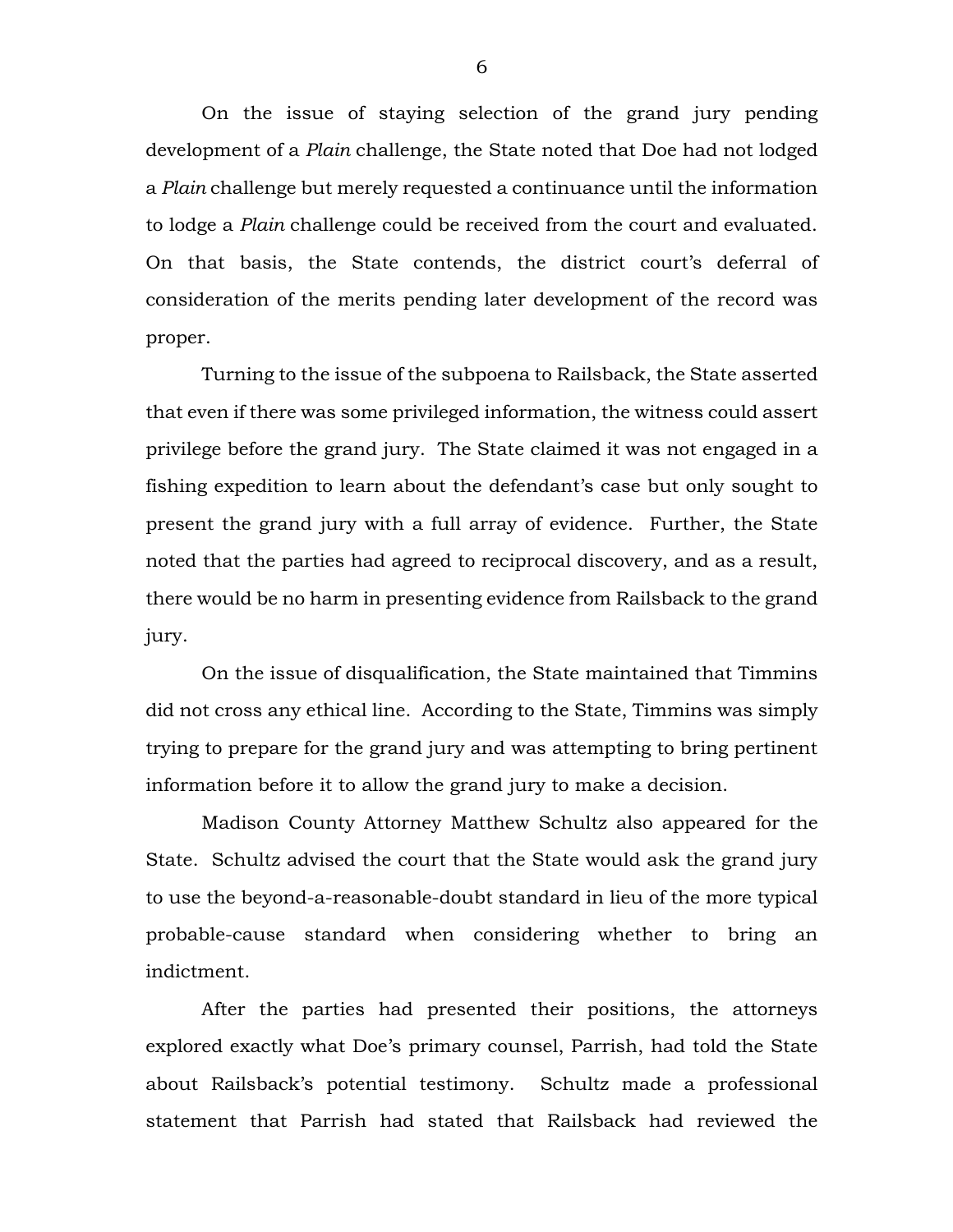photographs of S.C. and had concluded that they reflected a skin condition. Associates of Parrish who were arguing the motion stated they were not familiar with the discussions but asserted the discussions were confidential. Timmins responded that there was nothing about the conversations suggesting the information revealed by Parrish could not be used by the State. Doe's attorneys asserted that they themselves "specifically have not said to [Dr. Railsback] that she was going to be a trial witness. She was retained to help the defense in understanding the case."

3. *Ruling of the district court.* Immediately following the argument, the district court initially denied Doe's motion to quash the grand jury, reasoning that the court lacked authority to do so. The district court also denied a continuance of the proceeding to allow a *Plain* challenge to the make-up of the grand jury, reasoning that such a challenge could be considered after the grand jury was sworn and if an indictment was returned.

The district court took the question of the subpoena of Dr. Railsback under advisement but later denied the motion in a written ruling. The district court concluded that although Railsback should not be allowed to testify regarding trial strategy, she could testify about opinions that Doe's counsel had disclosed to the State under a waiver theory.

Following the rulings, a grand jury was selected and sworn. On September 11, however, this court granted Doe's application for interlocutory appeal and stayed the grand jury proceedings.

## **II. Standard of Review.**

Ordinarily, we review a district court decision with respect to quashing of a subpoena for abuse of discretion. *Morris v. Morris*, 383 N.W.2d 527, 529 (Iowa 1986) ("The trial court sustained the motion to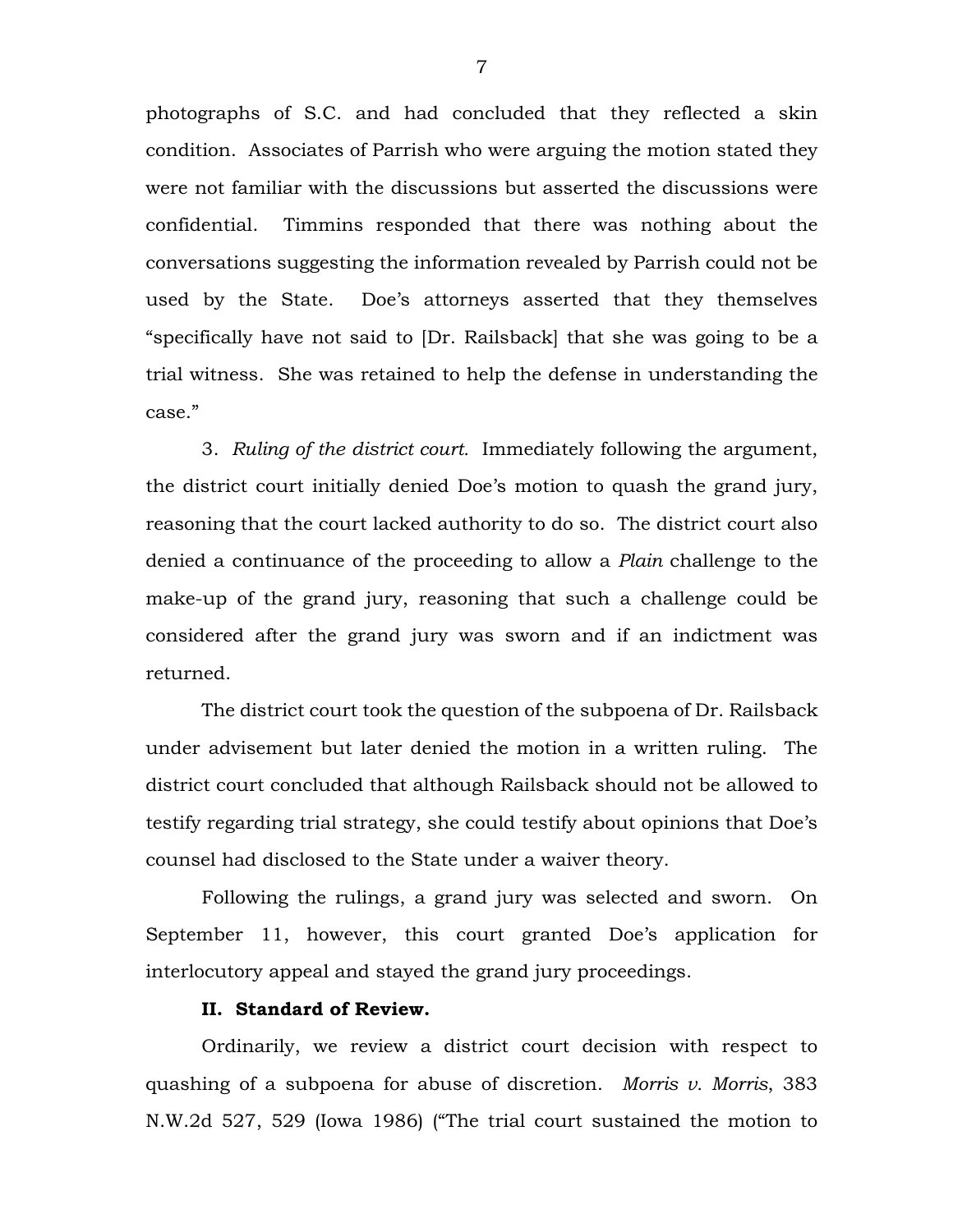quash, a ruling which defendants challenge. A trial court has wide discretion in such a ruling. We find no abuse." (Citation omitted.)). Similarly, this court reviews a district court's decision not to disqualify a prosecutor for abuse of discretion. *State v. Iowa Dist. Ct. for Dubuque Cty.*, 870 N.W.2d 849, 850, 853 (Iowa 2015). The district court's interpretation of statutory language is reviewed for errors of law. *State v. Dahl*, 874 N.W.2d 348, 351 (Iowa 2016). The standard of review for district court determinations regarding authority and jurisdiction of a district court are also reviewed for correction of errors at law. *State v. Clark*, 608 N.W.2d 5, 7 (Iowa 2000) (en banc).

### **III. Discussion.**

# **A. Validity of State's Subpoena of Expert Retained by Defense in a Criminal Proceeding to Appear and Testify Before a Grand Jury.**

1. *Introduction.* The first issue in this appeal is whether the State may subpoena an expert witness retained by the defense in preparation for criminal prosecution to testify before a grand jury proceeding. The parties have not cited, nor have we found, authoritative Iowa precedent on the issue. An overview of the nature of the grand jury will provide context for deciding the issue.

In *State v. Iowa District Court for Johnson County*, 568 N.W.2d 505 (Iowa 1997), we discussed the nature of grand juries under Iowa law. In doing so, we quoted federal precedent:

In fact the whole theory of [the grand jury's] function is that it belongs to no branch of the institutional government, serving as a kind of buffer or referee between the government and the people. Although the grand jury normally operates, of course, in the courthouse and under judicial auspices, its institutional relationship with the judicial branch has traditionally been, so to speak, at arm's length. Judges' direct involvement in the functioning of the grand jury has generally been confined to the constitutive one of calling the grand jurors together and administering their oaths of office.

8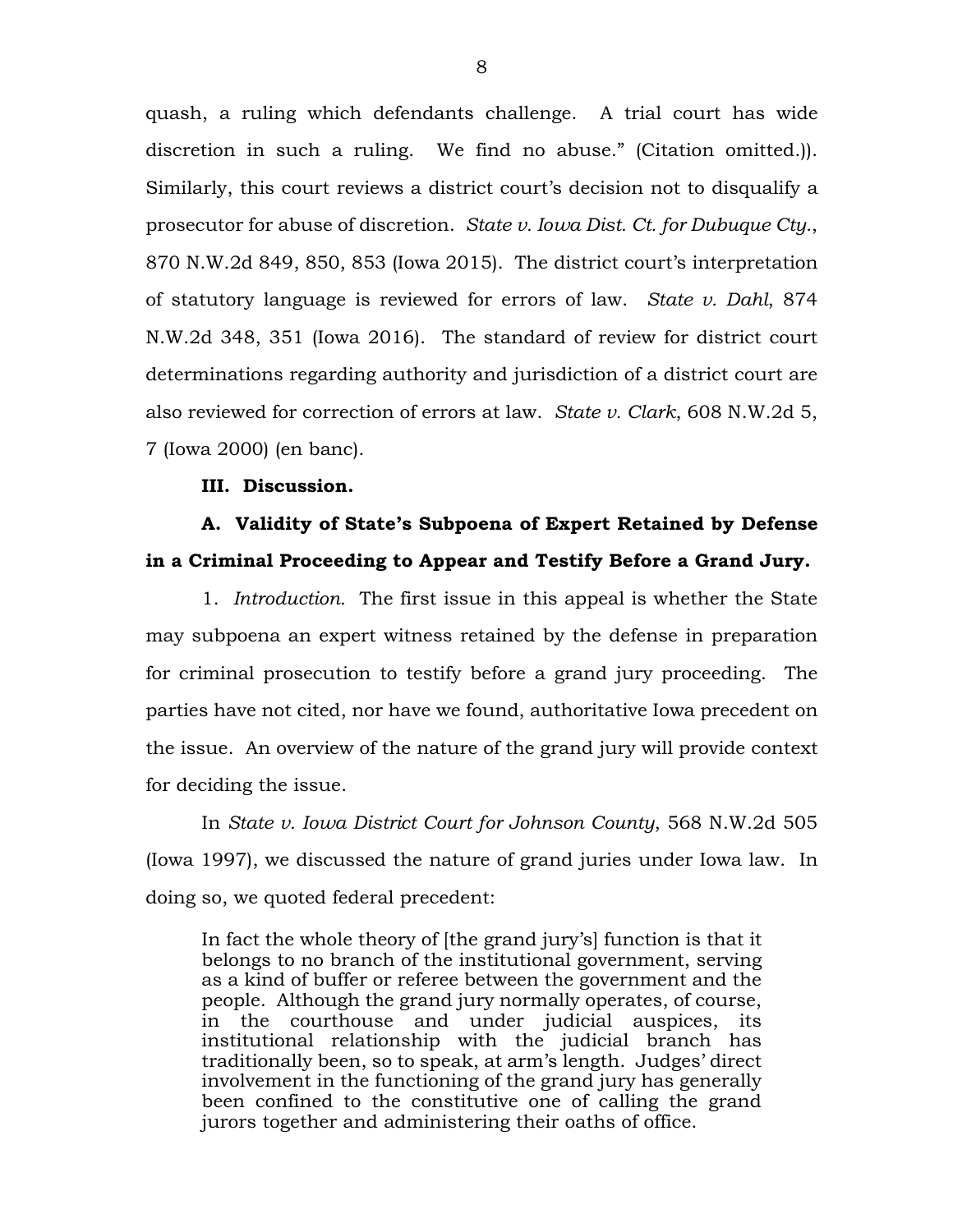*Id.* at 508 (alteration in original) (quoting *United States v. Williams*, 504 U.S. 36, 47, 112 S. Ct. 1735, 1742 (1992)).

We have also cited with approval the discussion of the federal grand jury in *United States v. Calandra*, 414 U.S. 338, 94 S. Ct. 613 (1974). *See State v. Hall*, 235 N.W.2d 702, 712–13 (Iowa 1975) (en banc). In *Calandra*, the United States Supreme Court stated,

Traditionally the grand jury has been accorded wide latitude to inquire into violations of criminal law. No judge presides to monitor its proceedings. It deliberates in secret and may determine alone the course of its inquiry. The grand jury may compel the production of evidence or the testimony of witnesses as it considers appropriate, and its operation generally is unrestrained by the technical procedural and evidentiary rules governing the conduct of criminal trials. "It is a grand inquest, a body with powers of investigation and inquisition, the scope of whose inquiries is not to be limited narrowly by questions of propriety or forecasts of the probable result of the investigation, or by doubts whether any particular individual will be found properly subject to an accusation of crime."

414 U.S. at 343, 94 S. Ct. at 617 (quoting *Blair v. United States*, 250 U.S.

273, 282, 39 S. Ct. 468, 471 (1919)).

Further, the *Calandra* Court noted,

The grand jury's sources of information are widely drawn, and the validity of an indictment is not affected by the character of the evidence considered. Thus, an indictment valid on its face is not subject to challenge on the ground that the grand jury acted on the basis of inadequate or incompetent evidence.

*Id.* at 344–45, 97 S. Ct. at 618.

Yet, the cases make clear that the subpoena power of the grand jury is not unlimited. *Id.* at 346, 94 S. Ct. at 619. Grand jury subpoenas cannot violate a valid privilege, whether established by constitution, statute, or common law. *Id.* There is also some authority for the proposition that grand jury subpoenas may not be unreasonable or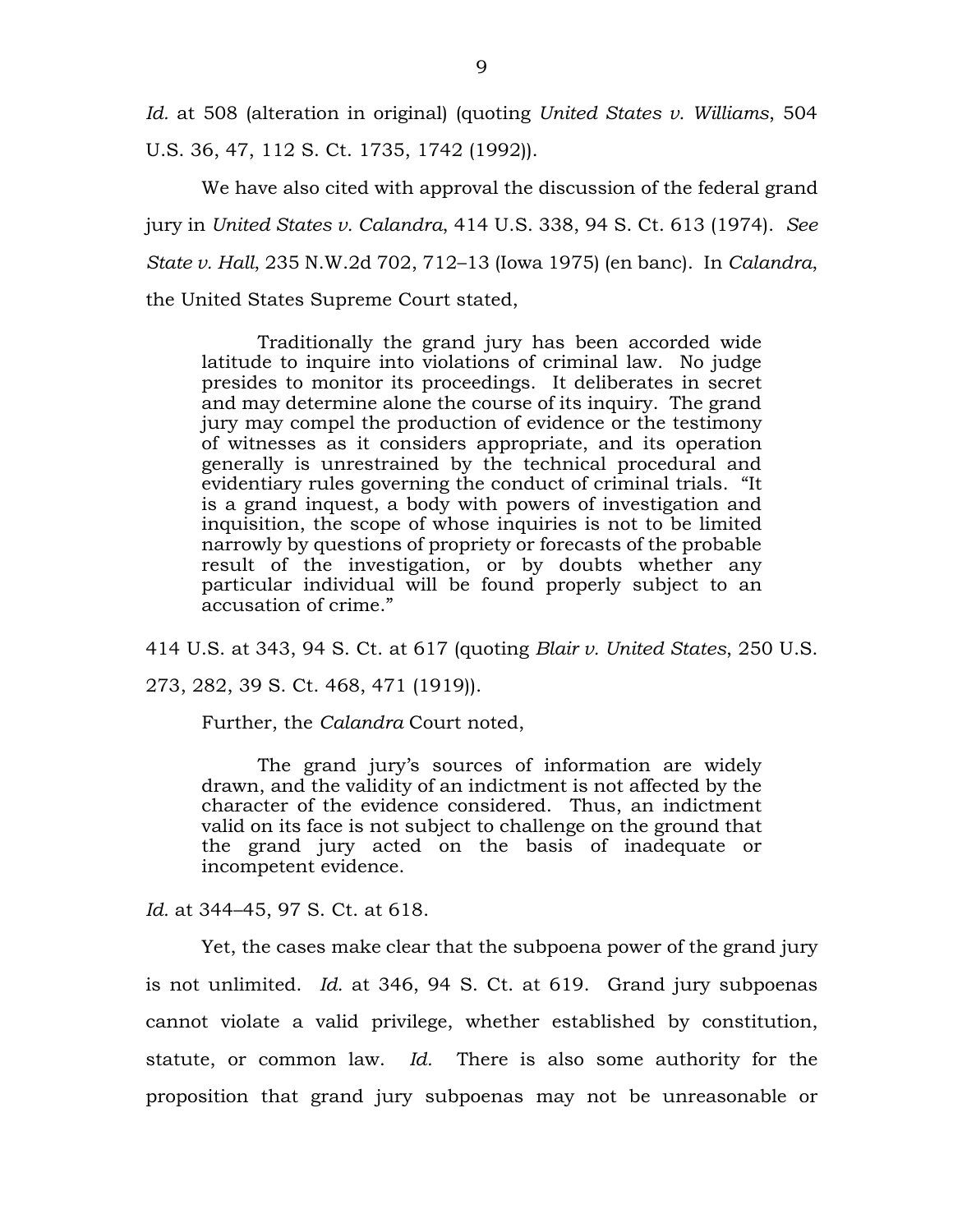oppressive*. See In re Grand Jury Subpoena*, 626 F. Supp. 1057, 1061 (D.P.R. 1986) (finding a grand jury subpoena requiring production of "any and all records" of a party was overbroad), *aff'd in part, rev'd in part sub nom. In re Grand Jury Proceedings*, 814 F.2d 61, 73 (1st Cir. 1987); *State v. Hill*, 37 N.E.3d 822, 827 (Ohio Ct. App. 2015) (finding that the district court has the power to review grand jury subpoena for fundamental unfairness), *aff'd sub nom. In re Cases Held for the Decision in State v. Thomas*, 78 N.E.3d 830 (Ohio 2016) (mem.).

Based on these authorities, the question is whether this court should quash the grand jury subpoena of Doe's retained expert.

2. *Positions of the parties.* Doe advances several arguments to support quashing the grand jury subpoena served on Dr. Railsback. First, Doe asserts the only information she has is privileged and shielded by work-product protection. Doe cites *In re Grand Jury Proceedings*, 473 F.2d 840, 846–47 (8th Cir. 1973), for the proposition that statements made by witnesses to an attorney have been consistently held to be work product. According to Doe, any effort to obtain such information in the manner and circumstances of this case is "unheard of."

Second, Doe asserts that discovery of an expert witness not expected to testify and specially retained in anticipation of litigation may only be obtained upon a showing of exceptional circumstances under Iowa Rule of Civil Procedure 1.508(2). Doe impliedly argues that the Iowa Rules of Civil Procedure apply in a case involving a grand jury subpoena.

Third, Doe claims the decision to subpoena Railsback without first informing the district court or opposing counsel was contrary to the Iowa Rules of Evidence. Doe argues that rules on privileges apply "to all stages of a case or proceeding." Iowa R. of Evid. 5.1101(*b*). Further, rule 5.104 provides that the court must decide any preliminary question about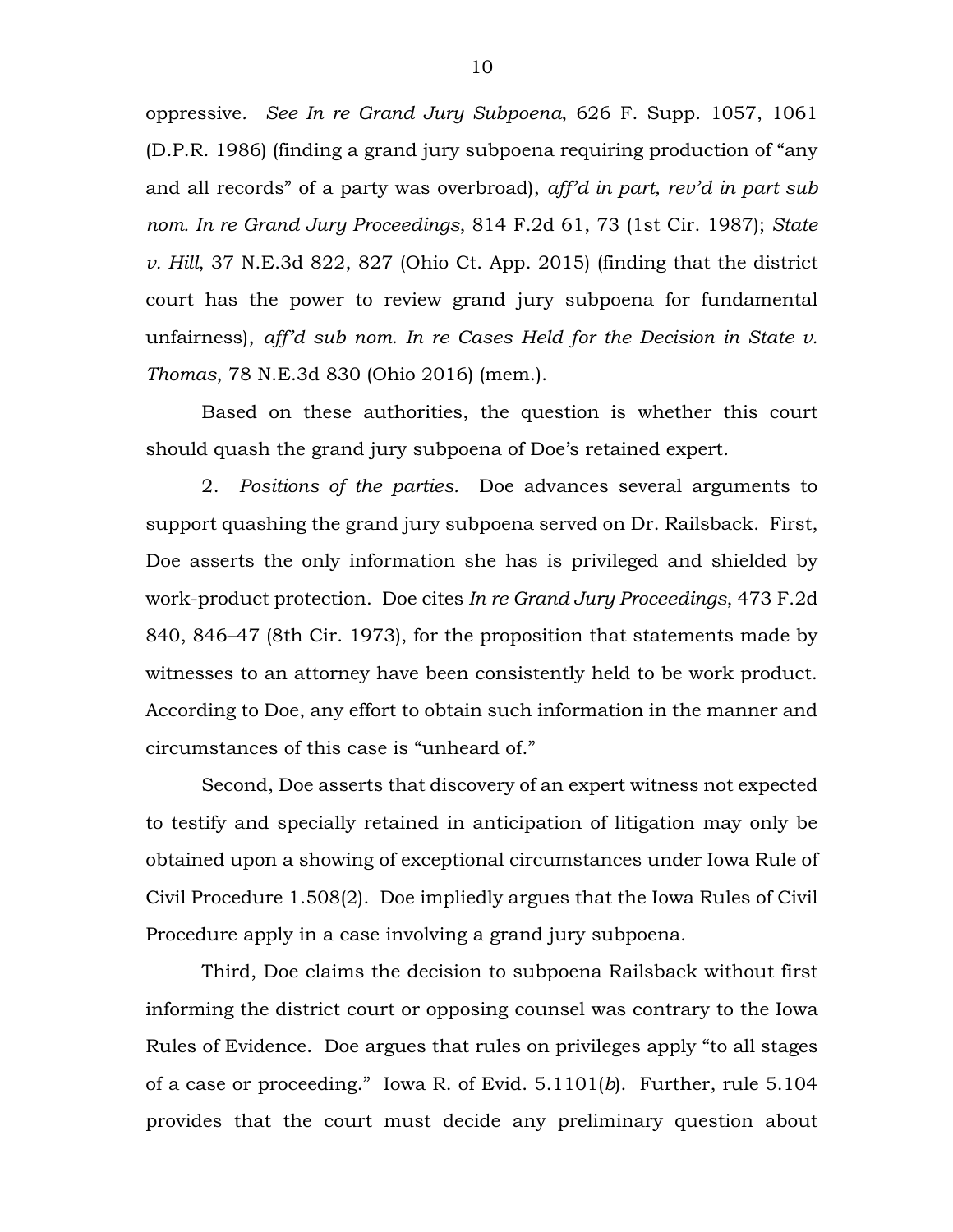whether a privilege exists. Under the circumstances, Doe asserts that the State was required to alert the district court in advance that it intended to call Railsback. In support of this assertion, Doe cites *State v. Wong*, 40 P.3d 914 (Haw. 2002). There, the Hawai'i Supreme Court held that the prosecutor engaged in misconduct by presenting the testimony of the defendant's tax attorney to a grand jury without first seeking judicial review on the attorney–client privilege. *Id.* at 922–23.

Fourth, Doe argues that the State learned of Railsback's identity through plea negotiations and that such disclosures are confidential. Doe argues that lawyers have a duty not to disclose those communications under Iowa Rule of Professional Conduct 32:1.6. Further, Doe points out that statements made in plea negotiations are inadmissible. *See* Iowa R. Crim. P. 2.10(5). Doe asserts that allowing use of information about an expert witness obtained in plea negotiations bargaining will have a chilling effect on plea bargaining. Finally, Doe asserts that if the State desired to present exculpatory evidence by obtaining Railsback's testimony, the State would have called Doe's counsel before serving a subpoena on Railsback.

The State contends that it served the subpoena on Railsback to present the grand jury with exculpatory evidence to assist the grand jury in its deliberations. In support of this argument, the State cites *Hall*, 235 N.W.2d 702. In *Hall*, we declared that a prosecutor's duty in a grand jury proceeding is "to fairly and dispassionately present not only that evidence which tends to prove guilt but also that which is exculpatory in nature." *Id.* at 712. The State further cites the ABA's Criminal Justice Standards for the Prosecution Function (ABA Standards) 3-4.6(e), which provides that a prosecutor with personal knowledge of evidence which "directly negates the guilt of a subject of the investigation" should present or otherwise disclose the evidence to the grand jury. *Criminal Justice Standards for the*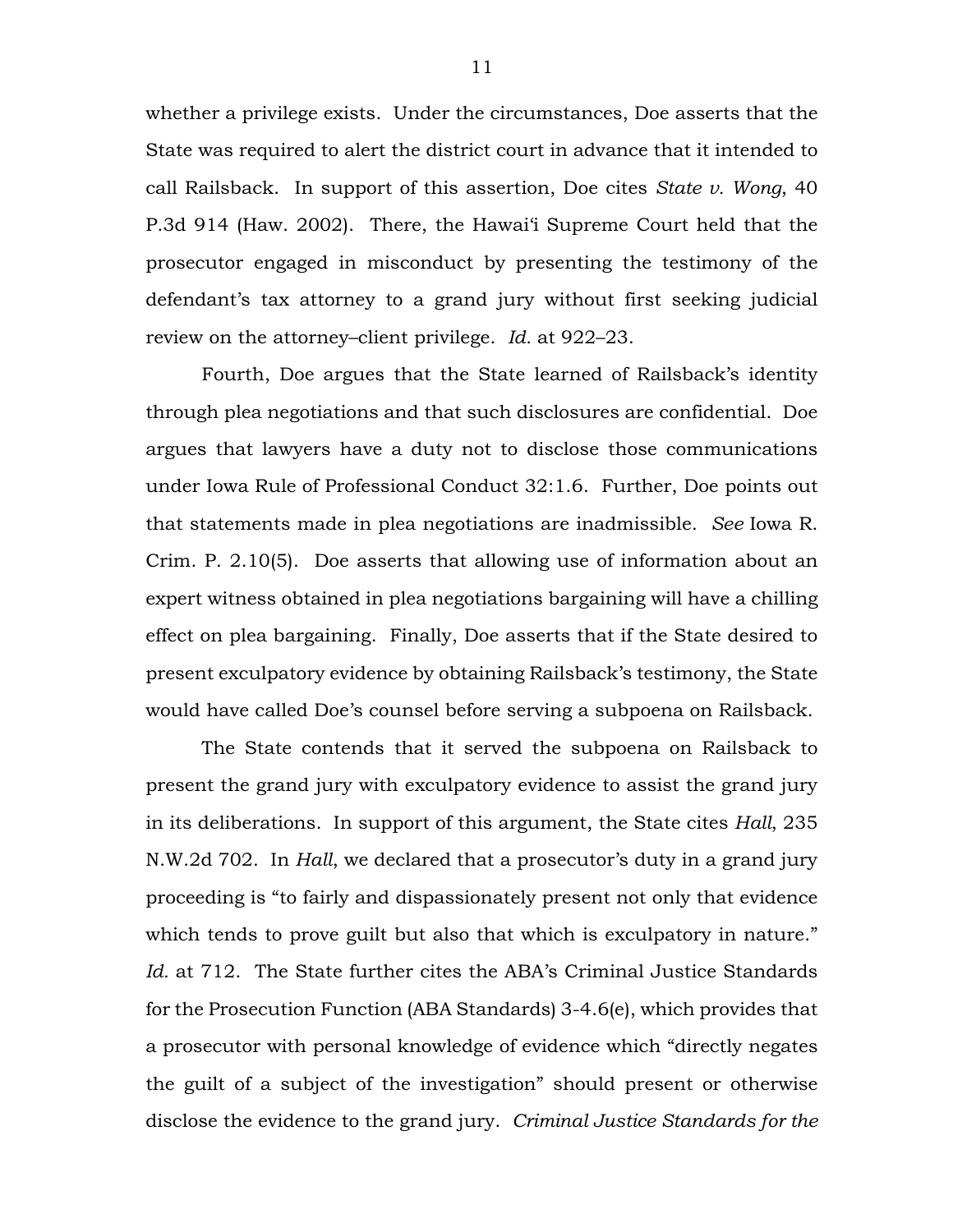*Prosecution Function*, Am. Bar Ass'n (last updated 4th ed. 2017), https://www.americanbar.org/groups/criminal\_justice/standards/Prose cutionFunctionFourthEdition/ [https://perma.cc/ZMJ9-GX38]. The State points out that the United States Department of Justice in its *Justice Manual* 9–11.233 adheres to essentially the same position. *Justice Manual*, U.S. Dep't of Justice (last visited Feb. 5, 2020), https:// www.justice.gov/jm/jm-9-11000-grand-jury [https://perma.cc/6TF7- CA5R].

The notion that a prosecutor should disclose exculpatory information is consistent with Iowa Rule of Criminal Procedure 2.3(4)(*g*), which allows a grand jury to "hear evidence for the defendant." While Doe recognizes that under *Williams*, 504 U.S. at 55, 112 S. Ct. at 1746, there may be no *duty* to disclose exculpatory evidence, that does not mean it is not prudent for the prosecution to do so.

In response to Doe's argument that any potential testimony by Railsback would invade work-product protection, the State responds that the Iowa Rules of Civil Procedure do not apply in criminal matters but are merely instructive. *See State v. Russell*, 897 N.W.2d 717, 725 (Iowa 2017) (stating that "[w]hile our rules of civil procedure do not apply to criminal matters, they can still be instructive"). Thus, the State rejects the claim that it seeks to invade the thoughts of a retained but nontestifying expert in violation of rule 1.508(2) because the rule is not applicable. The State notes that the discovery rules in the Iowa Rules of Criminal Procedure do have expert discovery provisions, though they do not apply until charges are filed. *See* Iowa R. Crim. P. 2.14(2)(*b*)(1)–(2), .14(3)(*b*).

The State further claims that Doe waived any privilege when Parrish told the prosecutors the general content of Dr. Railsback's opinion. The State offers several authorities supporting the contention that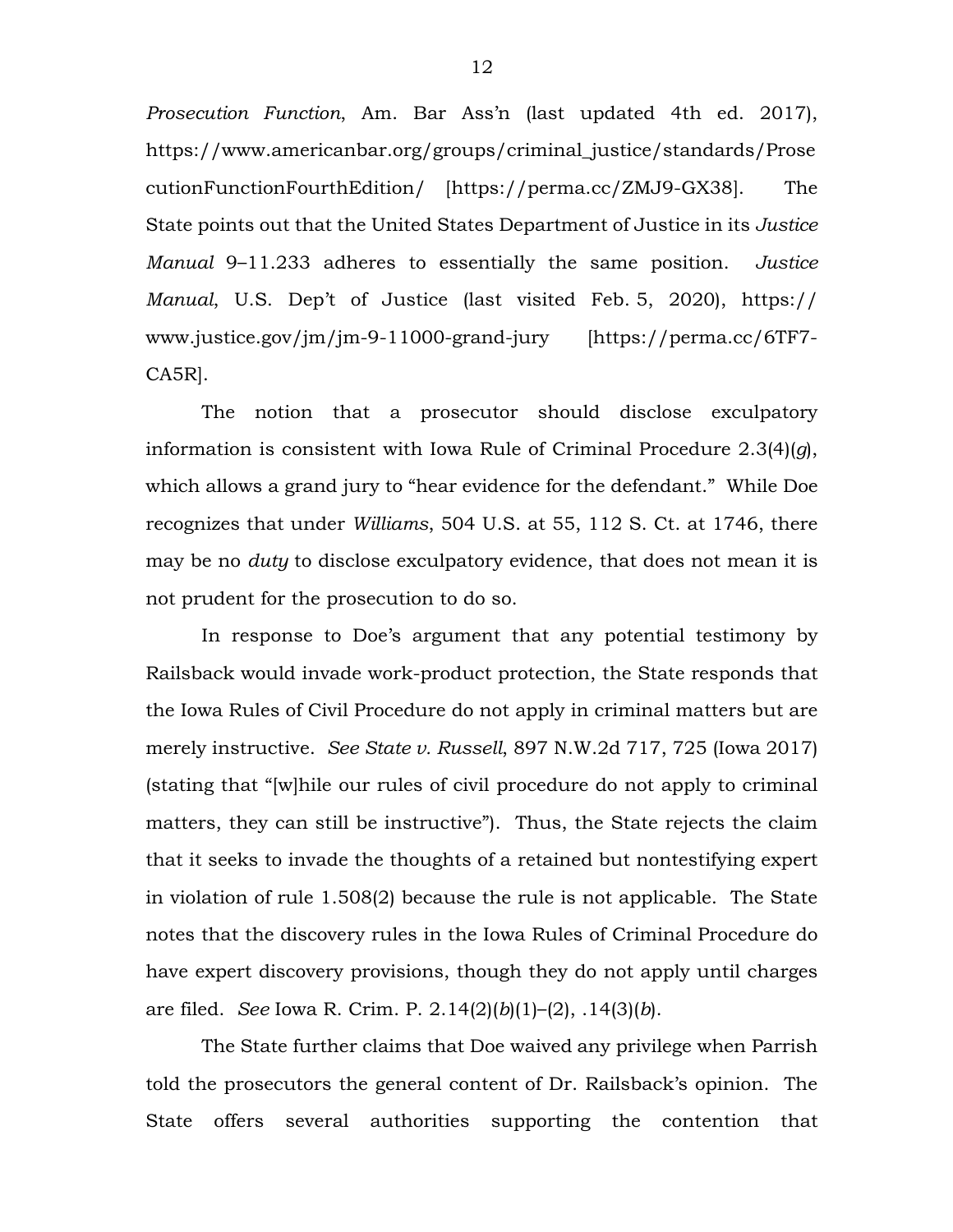communicating privileged work product to an adversary waives the privilege. *See, e.g.*, *Doe No. 1 v. United States*, 749 F.3d 999, 1008 (11th Cir. 2014) ("Even if it shared the common goal of reaching a quick settlement, the United States was undoubtedly adverse to Epstein during its investigation of him for federal offenses, and the intervenors' disclosure of their work product waived any claim of privilege."); *Pittman v. Frazer*, 129 F.3d 983, 988 (8th Cir. 1997) ("We have stated that disclosure to an adversary waives work product protection as to items actually disclosed.").

Responding to Doe's argument that Doe communicated information regarding Railsback's opinion during plea negotiation and that such information may not be used by the prosecution, the State argues that adoption of this proposition would allow defendants to "inoculate themselves from harmful evidence" by disclosing it in plea negotiations. According to the State, the plea discussions themselves cannot be admitted into evidence. *See* Iowa R. Evid. 5.410(*a*)(4).

With respect to Doe's claimed entitlement to a hearing before the district court on the privilege issue, the State claims that Doe misreads Iowa Rule of Evidence 5.104(*a*) relating to the district court's authority to determine privilege claims. The State argues, however, that the notion of providing notice and a hearing to resolve privilege questions would undermine the secrecy of grand jury proceedings established in Iowa Rule of Criminal Procedure 2.3(4)(*d*) ("Every member of the grand jury, and its clerks, bailiffs, and court attendants, shall keep secret the proceedings of that body and the testimony given before it  $\dots$ .").

In any event, the State points out that Doe received a hearing before the district court when it denied the motion to quash. The State notes that the district court ordered the State not to seek Doe's trial strategy when examining Dr. Railsback. When appearing before the grand jury,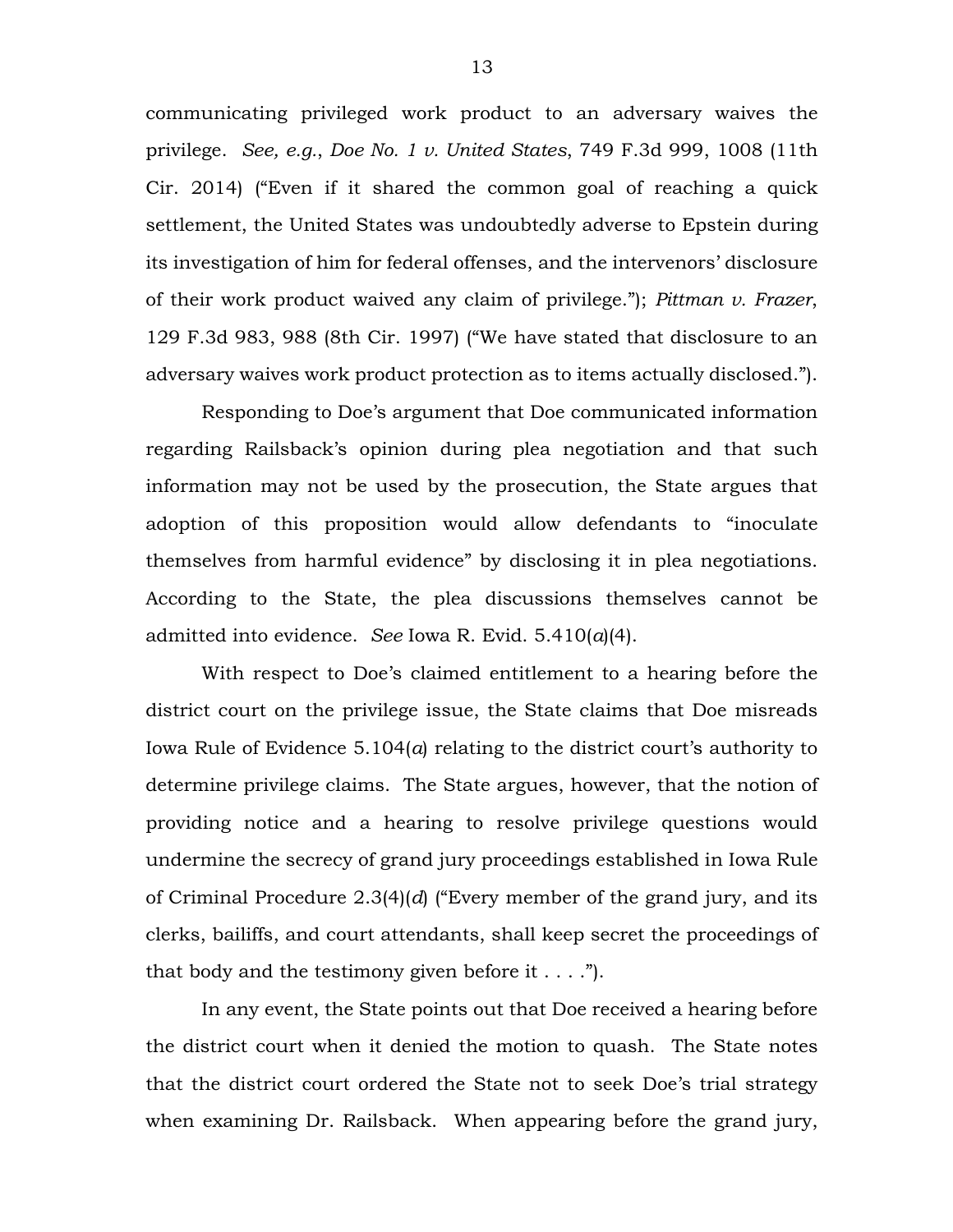the State contends, Railsback can claim privilege when testifying and the district court will then decide the claim.

3. *Discussion.* Doe asserts that both the work-product protection and attorney–client privilege require that the subpoena be quashed in this case. At the outset, as a general matter, we find it clear that the privileges themselves do apply in grand jury proceedings. It is, perhaps, not entirely clear that grand jury deliberations are a "case or proceeding" under the Iowa Rule of Criminal Procedure 5.1101(*b*). As a result, there may be some doubt as to whether the protection of privileges afforded under the rule applies. But even if the privilege protection in rule 5.1101(*b*) is not directly applicable to grand jury proceedings, we would hold that these firmly established common law doctrines of work-product protection and attorney–client privilege apply to grand jury proceedings. The State does not argue to the contrary.

We now turn briefly to the scope of the privileges. Attorney-client privilege is vaguely defined in Iowa Rule of Evidence 5.502(*g*)(1) as "the protection that applicable law provides for confidential attorney–client communications." But Doe does not clearly articulate how attorney–client privilege is implicated here.

Iowa Rule of Evidence 5.502(*g*)(2) defines work-product protection as "the protection that applicable law provides for tangible material (*or its intangible equivalent*) prepared in anticipation of litigation or for trial." (Emphasis added.) While Dr. Railsback had not yet prepared tangible work-product for Doe, the rule would protect an intangible equivalent, such as the tentative conclusions or observations that Railsback had shared with Doe's counsel. To the extent the State claims that Railsback may have exculpatory information, much if not all of it would be shielded by work-product protection.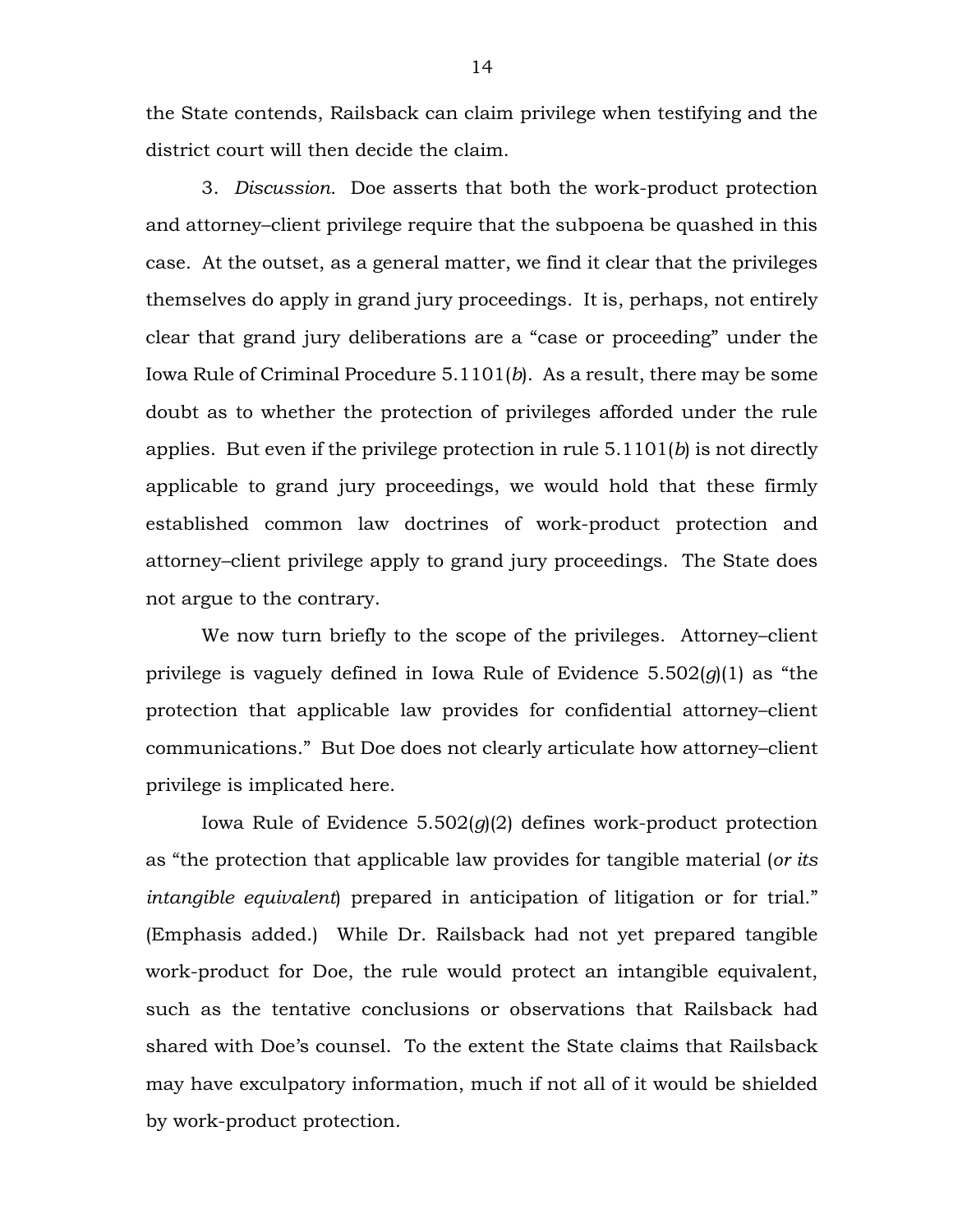In addition, we take instruction from the Iowa Rule of Civil Procedure 1.508(2) related to discovery of expert witnesses. Ordinarily, in a circumstance like this, a retained nontestifying expert is not subject to discovery unless the State has demonstrated exceptional circumstances, a necessary prerequisite showing to permit testimony from the defense's retained but nontestifying expert. We do not think a grand jury subpoena may be used to circumvent this generally applicable rule and the policies that support it. We therefore conclude that, absent waiver, the district court should have quashed the grand jury subpoena of Dr. Railsback.

The State contends that if work-product protection attached in this case that it had certainly been waived by Doe's counsel. The fighting issue here is the scope of Iowa Rule of Evidence  $5.410(a)(4)$ . This provision makes inadmissible "[a] statement made during plea discussions with an attorney for the prosecuting authority if the discussions do not result in a guilty plea or they resulted in a later-withdrawn guilty plea." Iowa R. Evid.  $5.410(a)(4)$ .

Doe argues that the provision prevents the prosecution from using information it obtained in the plea-bargaining process to identify witnesses to subpoena before the grand jury. It amounts, essentially, to a fruit-ofthe-poisonous-tree argument. But the language of the rule is not helpful to Doe. It only provides that any statement made in the course of a plea bargain is inadmissible. It is the statements of Parrish to prosecutors that are thus inadmissible, not Railsback's opinion. Indeed, this would be consistent with our caselaw. For example, in *Exotica Botanicals, Inc. v. Terra International, Inc.*, 612 N.W.2d 801, 809 (Iowa 2000), we found that work-product protections were not waived through discussion with opposing counsel. The court stated,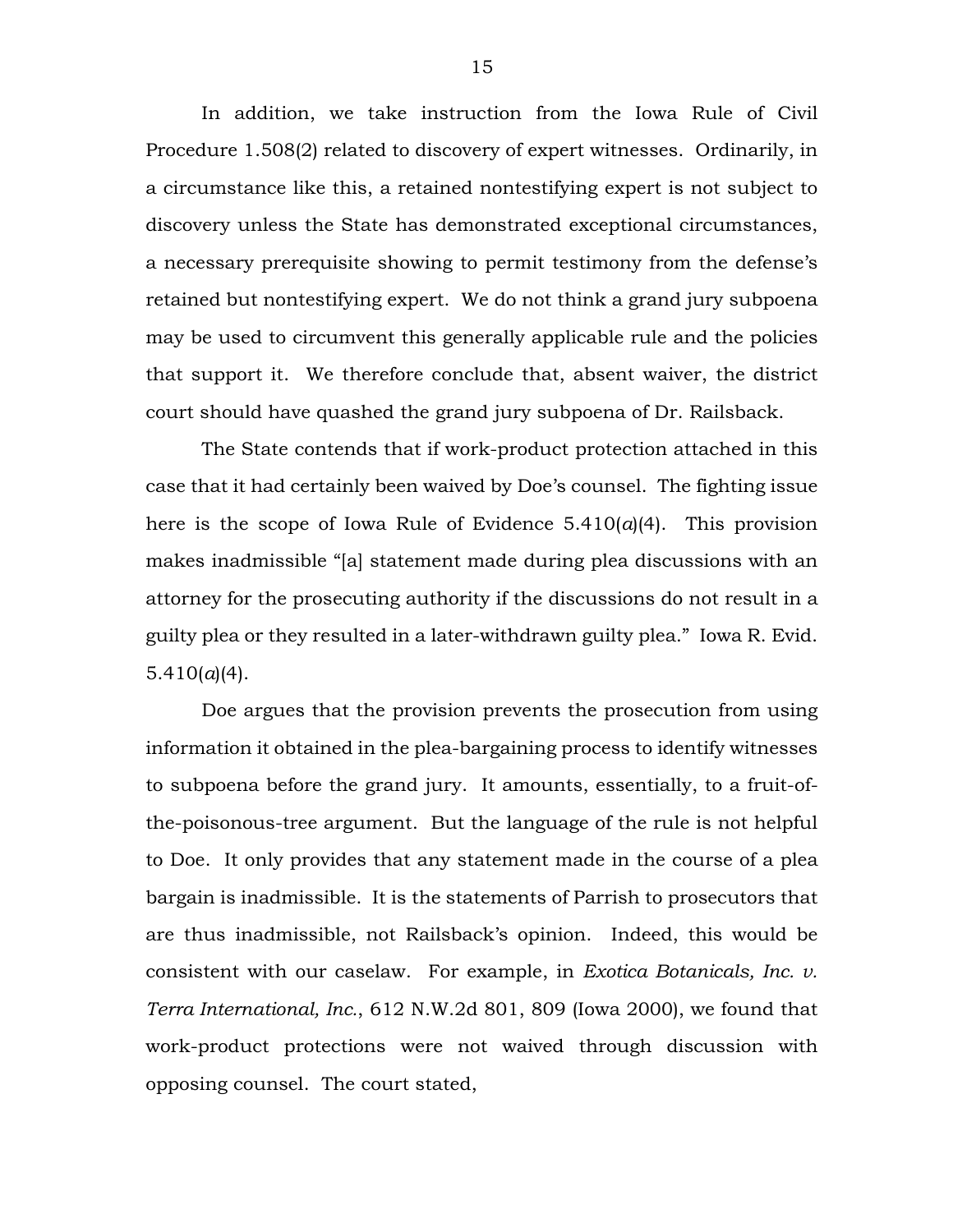But to say that [an individual] waived his work product privilege concerning information that might potentially absolve [a client] of liability, simply by discussing the general nature of that information with [an opposing party], would mean that an attorney could never discuss the positive aspects of his or her case with opposing counsel for fear that such discussion would amount to a waiver of the work product privilege as to all documents supporting that position. If this were the case, settlement negotiations and communication between the parties in general would break down. Such a result would be inconsistent with a commonsense application of the work product doctrine and certainly inconsistent with the goal of resolving cases in a timely manner.

#### *Id.*

But that does not mean that information communicated in pleabargaining cannot be pursued by the prosecution. For example, in *United States v. Cusack*, 827 F.2d 696, 697–98, 697 nn.1–2 (11th Cir. 1987) (per curiam), the Eleventh Circuit considered a case in which evidence was seized under a search warrant where probable cause for the warrant was supplied by defendant's plea negotiation statements. The governing language in the rule applied in *Cusack*, Federal Rule of Criminal Procedure 11(e)(6)(D), uses language similar to Iowa Rule of Evidence 5.410(*a*)(4). *Compare id.* 697 n.3 (quoting Fed. R. Crim. P. 11(e)(6)(D)), *with* Iowa R. Evid.  $5.410(a)(4)$ . The *Cusack* court held that the rule did not prohibit derivative use of statements but only the admission of the statements themselves. *Id.* at 697–98; *see also United States v. Ware*, 890 F.2d 1008, 1012 (8th Cir. 1989) (holding that defendants introduction of a potential witness to the government during plea discussions was not within the scope of the rule); *United States v. Rutkowski*, 814 F.2d 594, 598 (11th Cir. 1987) (per curiam) (finding that reexamination of evidence due to statements made in plea-bargaining was permissible); *United States v. Fronk*, 173 F.R.D. 59, 62 (W.D.N.Y. 1997) (stating that evidence derived from statements in the plea-bargain process are admissible).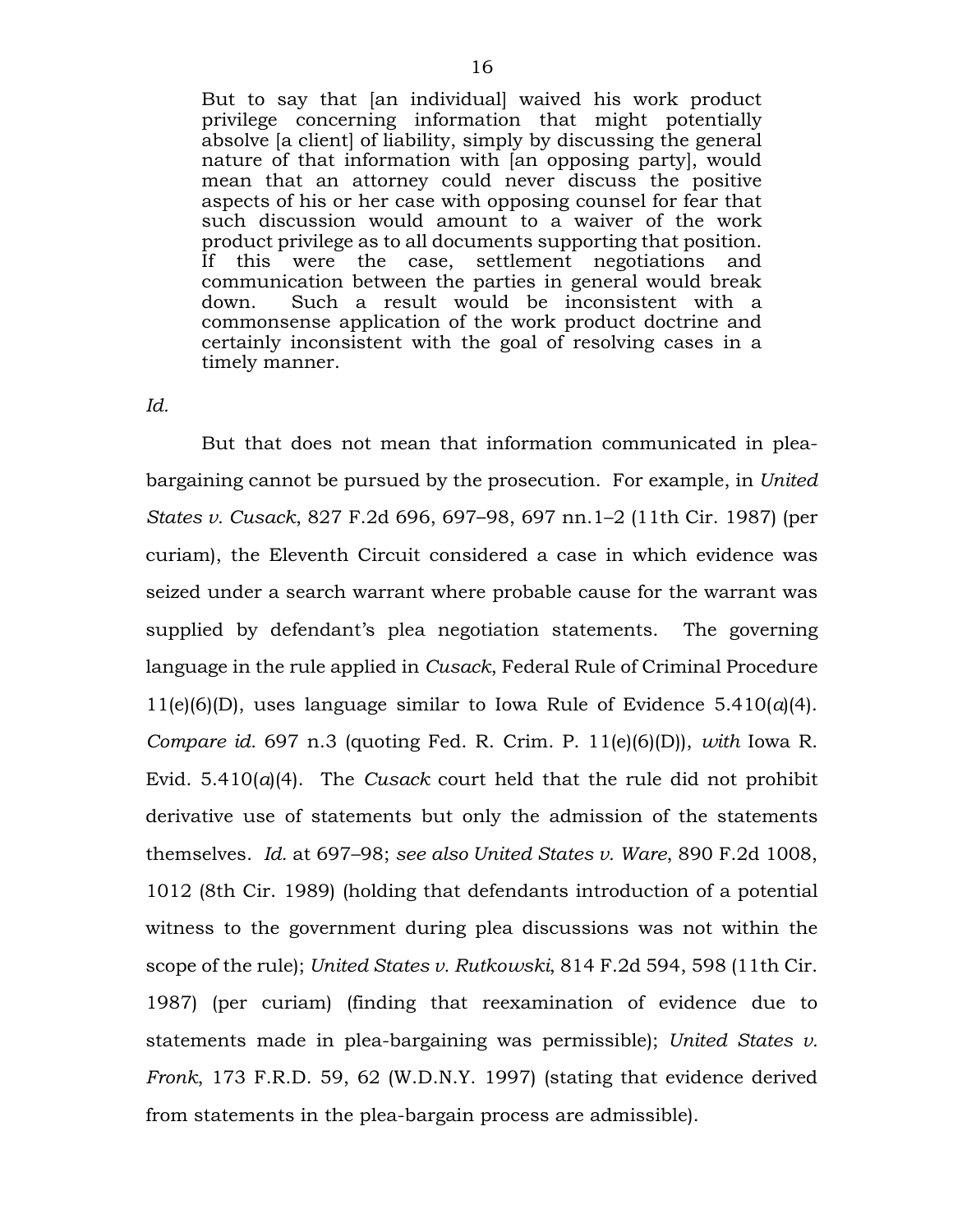Yet, in this case, the fact that evidence derivative of statements may be admitted does not save the day for the State. Here, the only way the State can show that Parrish waived the work-product doctrine would be to use his *statement in plea negotiations*. Plea discussions themselves are not admissible. Iowa R. Crim. P. 2.10(5). As a result, the State cannot use the statement made by Parrish to prosecutors to establish the necessary foundation for waiver. Thus, Doe is entitled to press their workproduct claim in its entirety.

For the above reason, we conclude that the district court erred in not quashing the grand jury subpoena of Dr. Railsback.

### **B. Disqualification Issue.**

1. *Introduction.* Doe seeks the disqualification of counsel because "she directly contacted defense counsel's expert and demanded information about the matter." The district court overruled the motion. No constitutional error was presented to or ruled upon by the district court, and as a result, these claims are not preserved. Our review of a decision related to disqualification of a prosecutor is for abuse of discretion. *Iowa Dist. Ct. for Dubuque Cty.*, 870 N.W.2d at 853.

2. *Positions of the parties.* Doe asserts that under *Iowa District Court for Dubuque County*, a prosecutor may be disqualified for engaging in behavior that amounted to a conflict of interest "or otherwise cause them to seek results that are unjust or adverse to the public interest." *Id.* at 853 (quoting Allan L. Schwartz & Denny R. Veilleux, Annotation, *Disqualification of Prosecuting Attorney in State Criminal Case on Account of Relationship with Accused*, 42 A.L.R.5th 581, 581 (1996) [hereinafter Schwartz & Veilleux]). Doe claims the "unjust or adverse to the public interest" prong is implicated in this case. Doe buttresses the unjust or adverse to the public interest claim with a citation to the ABA Standard 3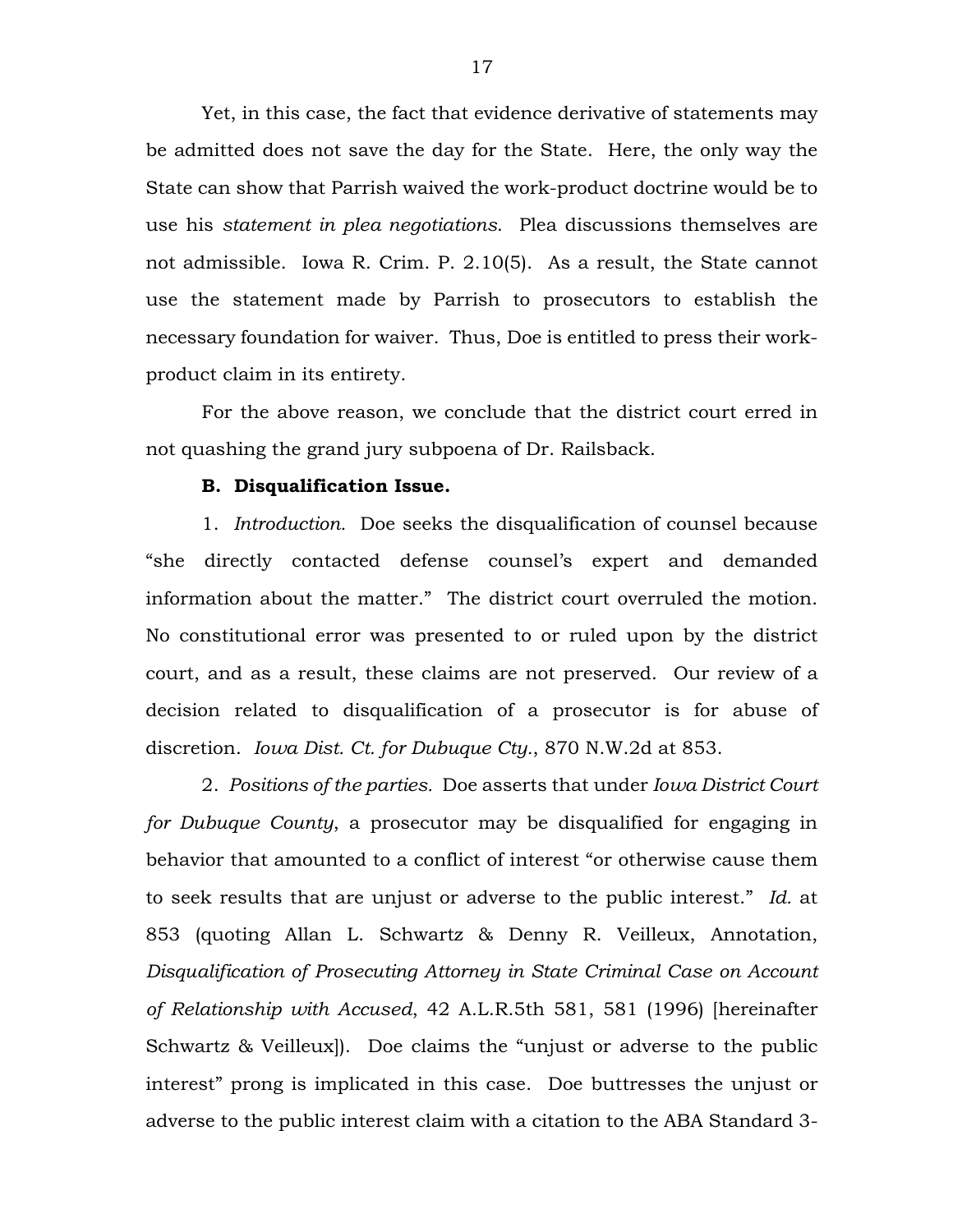4.6(i) requiring a prosecutor to consider the "applicable law and rules of professional responsibility" before issuing grand jury subpoenas to opposing parties and witnesses. *Criminal Justice Standards for the Prosecution Function*, Am. Bar Ass'n. Combining the *Iowa District Court for Dubuque County* case and the ABA Standards, it appears that Doe is arguing that illegal conduct or violation of the Iowa Rules of Professional Conduct by a prosecuting attorney may give rise to results that are "unjust and adverse to the public interest" and require disqualification. *Iowa Dist. Ct. for Dubuque Cty.*, 870 N.W.2d at 853 (quoting Schwartz & Veilleux, 42 A.L.R.5th at 581).

To establish illegality, Doe points to Iowa Rule of Civil Procedure 1.508(2) as "instructive." Although the rule relates to discovery, Doe argues that it would be meaningless if an attorney were allowed to contact the opponent's expert witness directly. As a result, according to Doe, a no-contact rule prohibiting parties from contacting an opposing expert is ordinarily enforced. *See* George M. Cohen, *Beyond the No-Contact Rule: Ex Parte Contact by Lawyers with Nonclients*, 87 Tul. L. Rev. 1197, 1209– 10 (2013) [hereinafter Cohen].

Doe specifically cites *Erickson v. Newmar Corp.*, 87 F.3d 298, 301– 02 (9th Cir. 1996). In *Erickson*, the Ninth Circuit considered a situation where an attorney had hired a pro se plaintiff's expert on another case, thus gaining access to the opposing party's expert. *Id.* at 300. The Ninth Circuit observed that there was a scarcity of caselaw on the topic, "possibly because the violation seldom happens." *Id.* at 302. The Ninth Circuit cited an ethics treatise and two ethics opinions standing for the proposition that such conduct was "impliedly prohibited" by the existing rules of civil procedure and ethics rules. *Id.* at 301–02 (citing 2 Geoffrey C. Hazard & W. William Hodes, *The Law of Lawyering* § 3.4:402 (2d ed. Supp. 1994);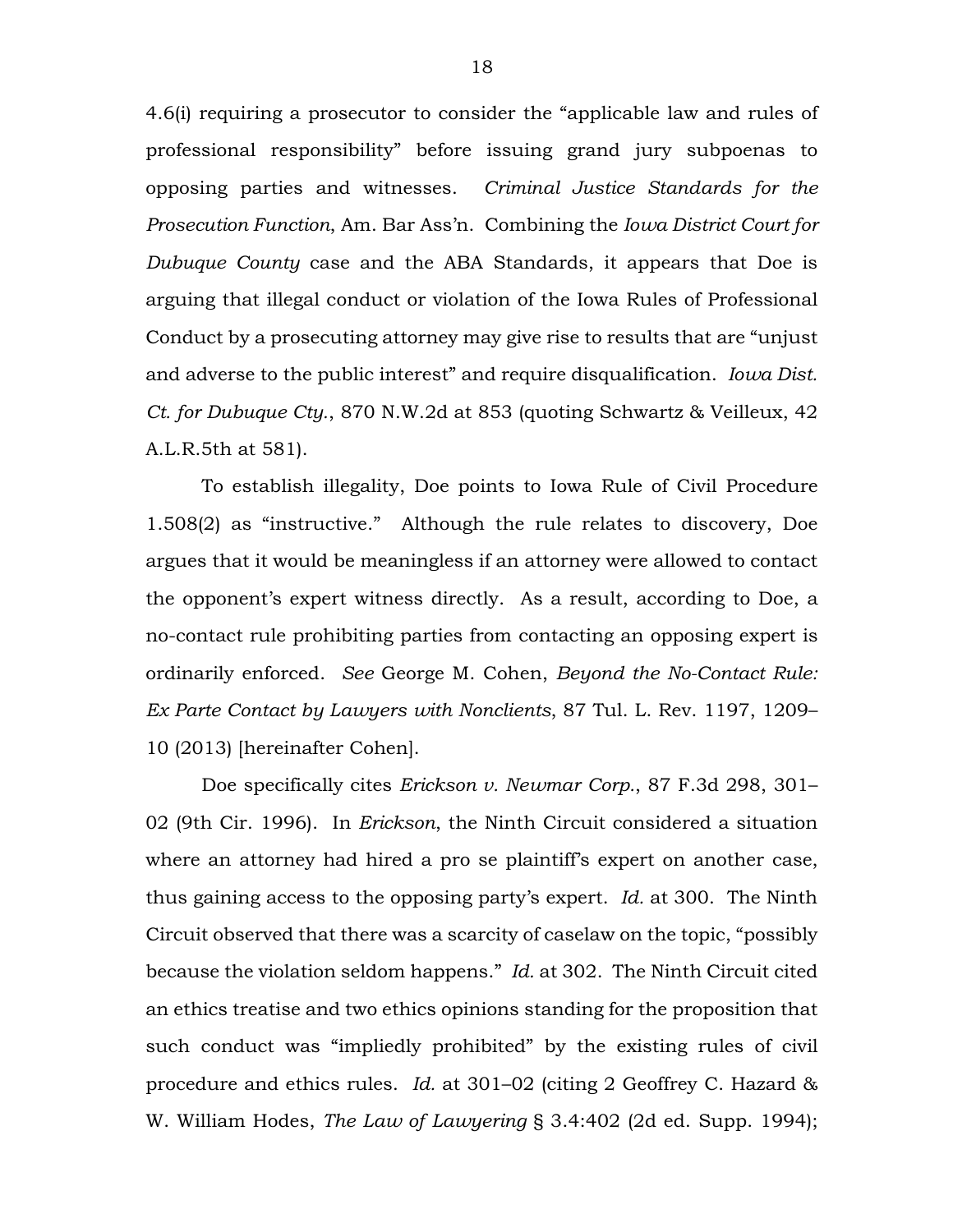ABA Comm'n on Ethics & Prof'l Responsibility, Formal Op. 93–378 (1993); Or. St. Bar Ass'n, Formal Op. 1992–132 (1992)). The Ninth Circuit reversed the district court's judgment in favor of the defendant and instructed the district court to impose appropriate sanctions and disciplinary action upon defense counsel. *Id.* at 304.

The State contends that *Iowa District Court for Dubuque County* does not permit such a free-standing basis for disqualification and that Doe must *prove a conflict of interest* which either (a) "prejudiced [the prosecutor] against the accused," or (b) "cause[d] them to seek results that are unjust or adverse to the public interest." 870 N.W.2d at 853 (quoting Schwartz & Veilleux, 42 A.L.R.5th at 581). The State does not directly address, however, the issue of ex parte contact with a retained expert of an opposing party. In any event, even if the district court could disqualify the prosecutor on that basis, it properly exercised its discretion in declining to do so.

3. *Discussion.* Under *Iowa District Court for Dubuque County*, a prosecutor may be disqualified by a district court if "they have a conflict of interest which might prejudice them against the accused or otherwise cause them to seek results that are unjust or adverse to the public interest." *Id.* (quoting Schwartz & Veilleux, 42 A.L.R.5th at 581). Doe takes the position that this language permits disqualification of a prosecutor solely on a finding that they sought results which are "unjust or adverse to the public interest." *Id.*

When read as a whole, however, it is clear that under *Iowa District Court for Dubuque County*, there must first be a prerequisite showing of alleged conflict of interest, followed by either a showing of prejudice against the defendant or unjust results. *Id.* Indeed, to permit disqualification solely on the basis that the prosecutor sought results which are unjust or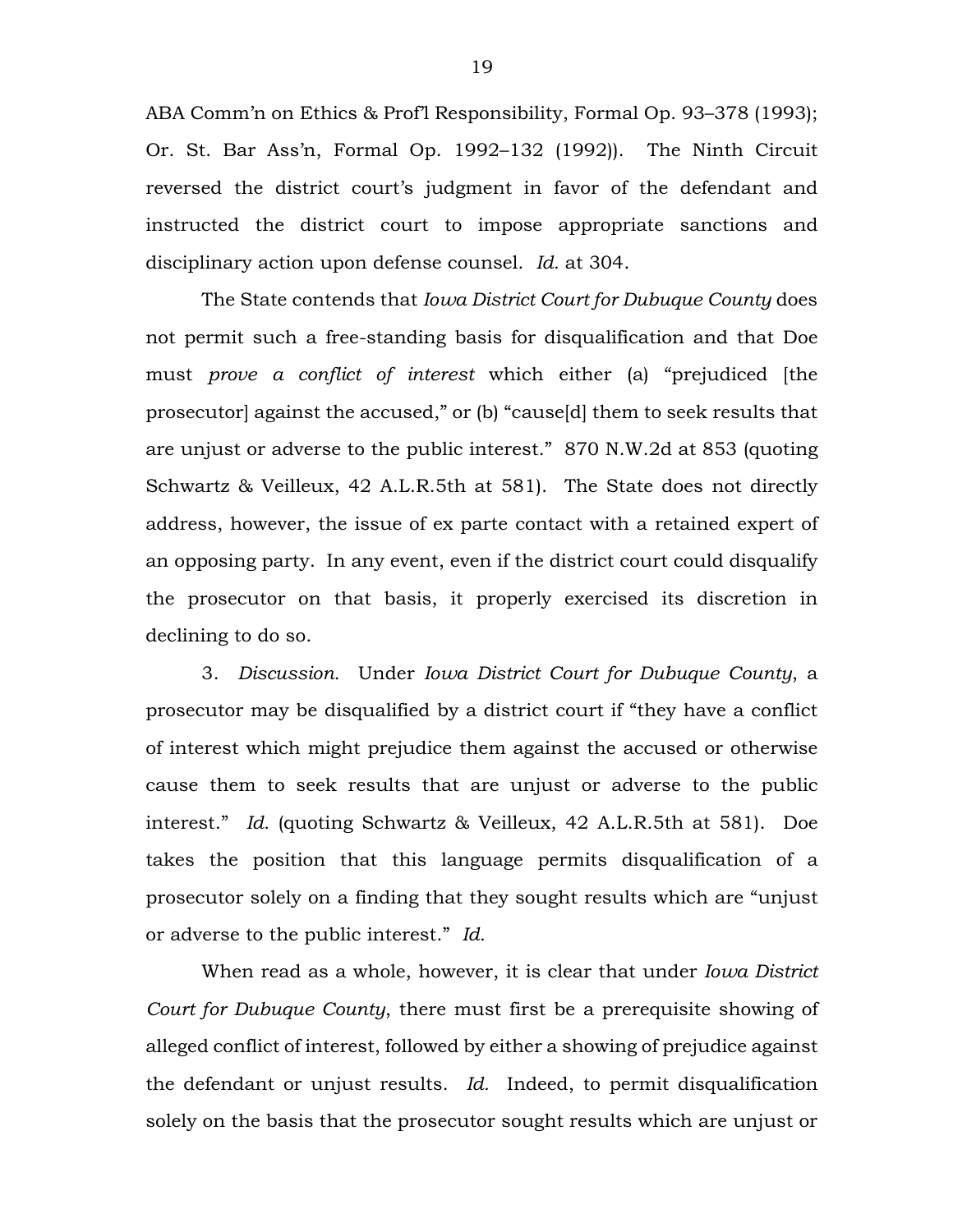contrary to the public interest would make such determination conditioned on a judge's subjective interpretation of the meaning of "unjust" or "adverse to the public interest." Depending on the specific allegations, this may also intrude on the prosecutor's freedom from judicial oversight when bringing claims. *See Iowa Dist. Ct. for Johnson Cty.*, 568 N.W.2d at 508. Doe has not sufficiently alleged a conflict of interest, thus disqualification under *Iowa District Court for Dubuque County* is not warranted. *See* 870 N.W.2d at 849.

The State further argued that a showing of prejudice should be required prior to disqualification based on a prosecutor seeking results that are unjust and contrary to public policy. Since we have declined to adopt disqualification on this basis, we also decline to address this issue further.

In support of his contention, Doe relies on the ABA Standards. In particular, Doe relies on standard 3-4.6(i), which cautions prosecutors against issuing "a grand jury subpoena to a criminal defense attorney or defense team member, or other witness whose testimony reasonably might be protected by a recognized privilege, without considering the applicable law and rules of professional responsibility in the jurisdiction." *Criminal Justice Standards for the Prosecution Function*, Am. Bar Ass'n. Violations of ABA Standards have previously been considered by this court in disqualification determinations. *See Iowa Dist. Ct. for Dubuque County*, 870 N.W.2d at 856 ("Although [the ABA Standards] are 'not intended to be used as criteria for . . . judicial evaluation,' the standards still 'may or may not be relevant in such judicial evaluation, depending upon all the circumstances.' " (quoting ABA Standards for Criminal Justice: Prosecution Function and Defense Function 3-1.1, at 3 (3d ed. 1993)); *Blanton v. Barrick*, 258 N.W.2d 306, 311 (Iowa 1977) (holding that,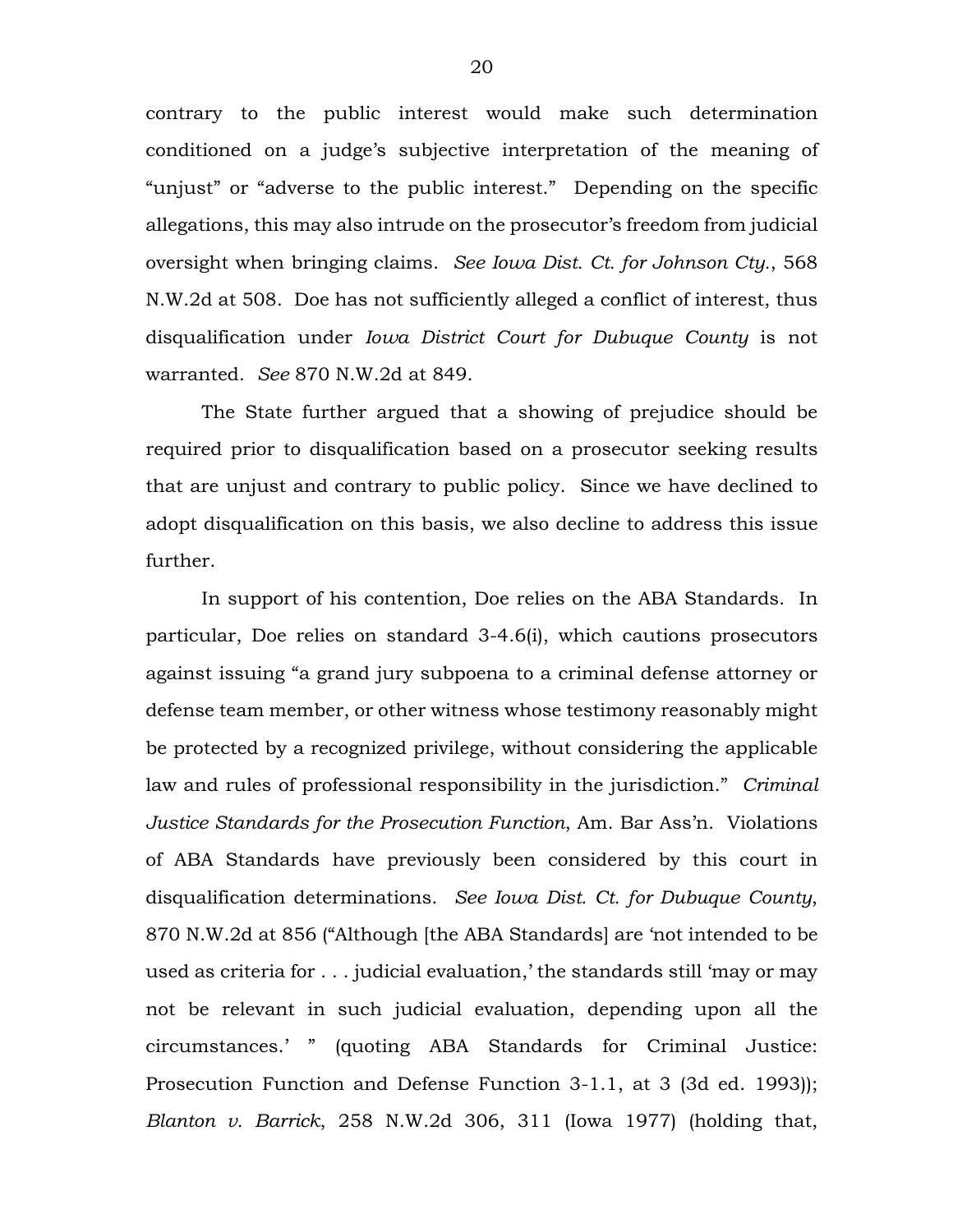although violation of the statute governing disqualification of county attorneys may also violate the ABA Standards, it did not warrant complete abrogation of judicial immunity).

Doe further suggests that Timmins violated a no-contact rule which would prohibit counsel from engaging in ex parte communications with an expert retained by an opposing party. In support, Doe relies on Iowa Rule of Civil Procedure 1.508(2) and its specific explication concerning discovery of a nontestifying expert. The purposes of the no-contact rule include preventing the circumvention of the court's carefully prescribed rules concerning discovery of experts and preventing the inadvertent disclosure of privileged or confidential information. Cohen, 87 Tul. L. Rev. at 1210–11.

Further the ABA has issued a formal ethics opinion on the subject, which states,

[Model] Rule 3.4(c) requires a lawyer to conform to the rules of a tribunal before which a particular matter is pending, and it is under this Rule that the matter of expert witnesses comes into particular focus. The rules of procedure of many tribunals contain specific and exclusive procedures for obtaining the opinions, and the bases therefor, of the experts who may testify for the opposing party. The leading rule in this regard is Fed.R.Civ.P.Rule 26(b)(4)(A), which sets forth a two-step process that must be followed in order to obtain discovery of facts and opinions held by an adversary's expert who is expected to testify at trial: first, written interrogatories are to be served; second, if additional discovery is desired, leave of court must be obtained.

The Committee therefore concludes that, although the Model Rules do not specifically prohibit a lawyer in a civil matter from making ex parte contact with the opposing party's expert witness, such contacts would probably constitute a violation of Rule 3.4(c) if the matter is pending in federal court or in a jurisdiction that has adopted an expert-discovery rule patterned after Federal Rule 26(b)(4)(A). Conversely, if the matter is not pending in such a jurisdiction, there would be no violation.

. . . .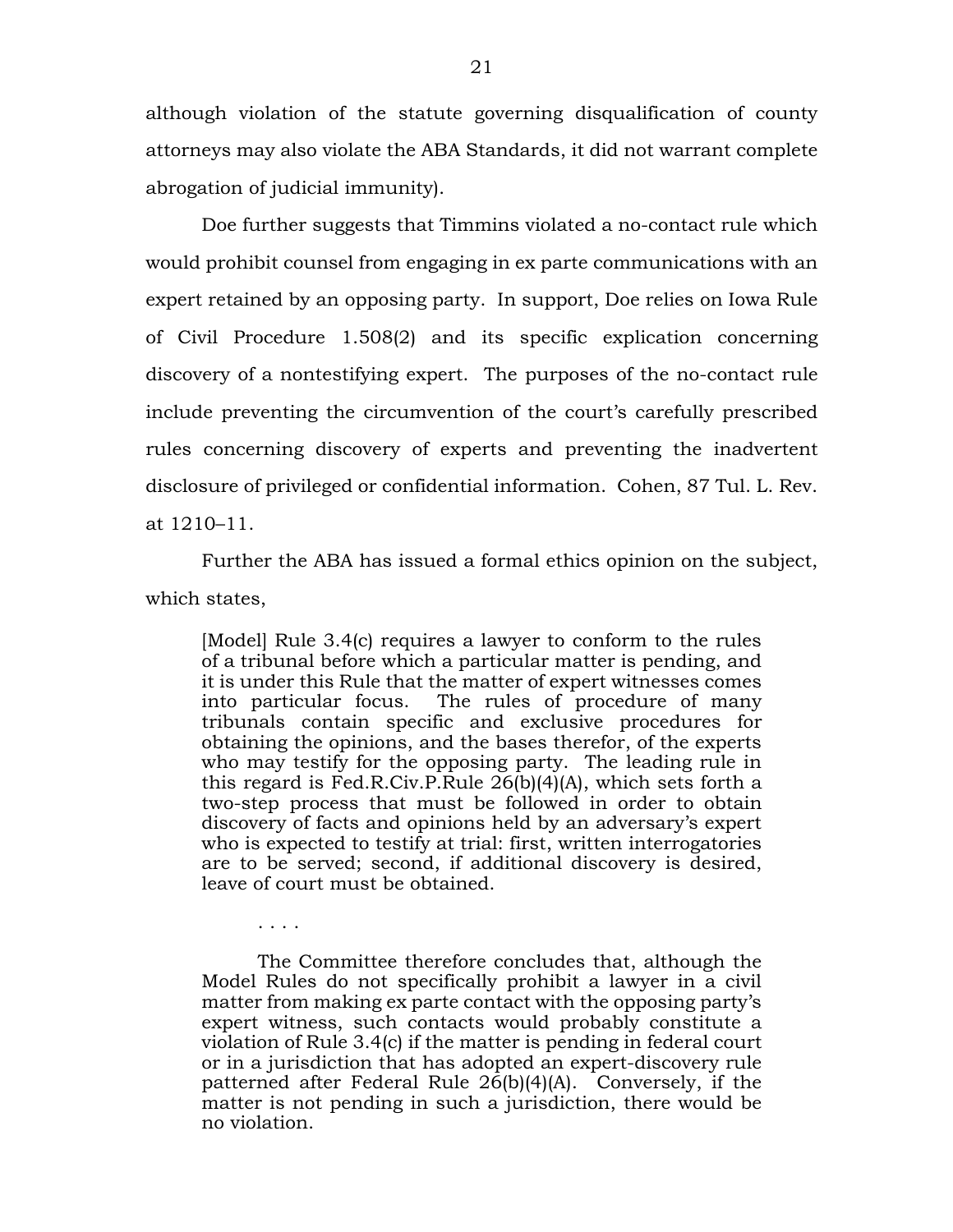ABA Comm'n on Ethics & Prof'l Responsibility, Formal Op. 93–378, at 2– 3. A number of cases have held similarly. *See, e.g., Young v. S. Cal. Transp., Inc.*, No. 2:08cv247KS-MTP, 2010 WL 916665, at \*12 (S.D. Miss. Mar. 10, 2010) ("[Federal Rule of Civil Procedure 26(b)(4)(B)] makes no provision for *ex parte* communication with a party's expert witness by the opposing party."); *Carlson v. Monaco Coach Corp.*, No. CIV-S-05-0181 LKK/GGH, 2006 WL 1716400, at \*10 (E.D. Cal. Apr. 20, 2006) ("[T]he careful scheduling of experts' disclosures and discovery by the district court would be for naught if the parties could back door these provisions with informal contacts of an adversary's experts."); *Olson v. Snap Prods., Inc.*, 183 F.R.D. 539, 542 (D. Minn. 1998) ("By implication, *ex parte* contacts with expert witnesses, in order to discover their opinions, are prohibited.").

In examining these authorities, one obvious commonality emerges: they do not involve grand jury proceedings. There are no current rules relating to grand jury proceedings. In fact, at least one other jurisdiction has found that contacting expert witnesses within the context of a criminal case is permissible.[1](#page-21-0)

The issue before us is whether the district court abused its discretion in declining to disqualify Timmins because of her brief phone call with Dr. Railsback and her subpoena of Railsback to appear before the grand jury. As a reviewing court, we only consider whether the district court abused its discretion in declining to disqualify Timmins. As to the

<span id="page-21-0"></span> <sup>1</sup>In Formal Opinion No. 2005-131, the Oregon board of governors adopted a framework allowing for contacting adverse expert witnesses within the context of a criminal proceeding. Or. St. Bar Ass'n, Formal Op. 2005–131 (2005). This opinion, although informative, is distinguishable from the case at hand as it does not make a clear enough distinction between testifying and nontestifying witnesses for our purpose, is based in part on Oregon caselaw which has grown around the discovery process, and deals with ordinary criminal proceedings rather than our present grand jury context.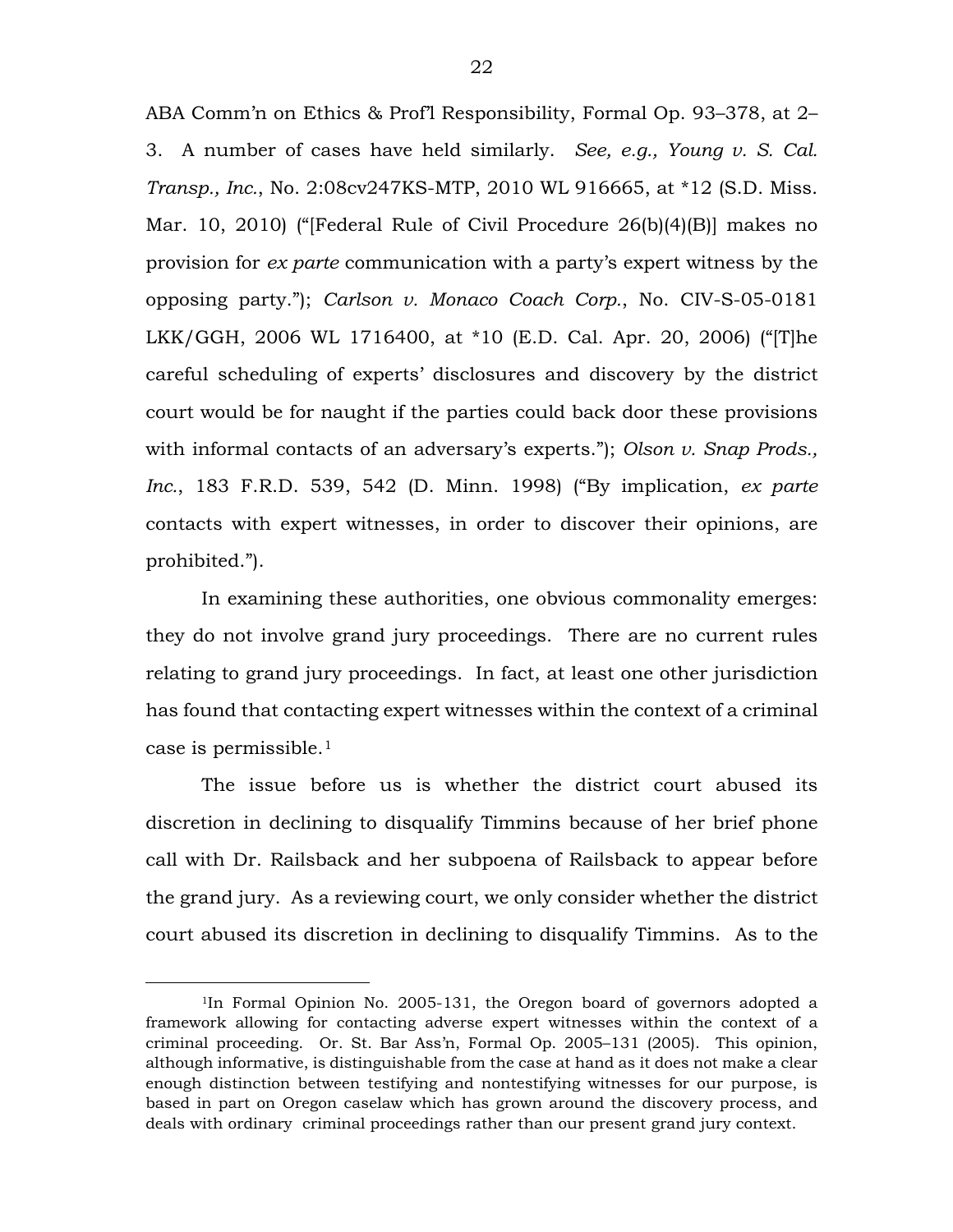phone call, it may have been a mistake, and even improper, to ask Railsback to state her opinions ex parte, but it does not arise to such egregious misconduct in this unclear area of law to allow us to say that the district court abused its discretion in failing to disqualify Timmins. As to the issuance of the subpoena, it may have crossed the line, as we have now drawn it, but it does not amount to the kind of misconduct that requires, as a matter of law, the disqualification of Timmins.

## **C. Authority of a District Court to Generally Quash Grand Juries.**

1. *Introduction.* Doe seeks to generally quash the grand jury. He does not simply seek to quash a grand jury indictment. *See, e.g.*, *State v. Boucher*, 237 Iowa 772, 774, 23 N.W.2d 851, 852 (1946). Nor does Doe seek to quash a grand jury subpoena pursuant to Iowa Rules of Civil Procedure 1.1701 and 1.1702. Instead, Doe wants to terminate the grand jury proceeding *in toto*.

2. *Position*s *of the parties.* Doe recognizes the unusual posture of the grand jury in our institutional design. Doe notes that a grand jury "is not an adjunct of either the court or the prosecutor." *Iowa Dist. Ct. for Johnson Cty.*, 568 N.W.2d at 508. Doe notes we have held that a district court cannot use the grand jury as a sword to coax the county attorney to bring a charge they would not otherwise pursue. *Id.* at 509. But, Doe distinguishes judicial intervention to use the grand jury as a prosecutorial sword with judicial oversight of the grand jury as a shield against prosecutorial misconduct. In support, Doe observes that in *State v. Paulsen*, 286 N.W.2d 157, 159–61 (Iowa 1979) (en banc), that we considered but rejected on the merits a due process claim that a prosecutor "improperly influenced" the grand jury. *See also Hall*, 235 N.W.2d at 712.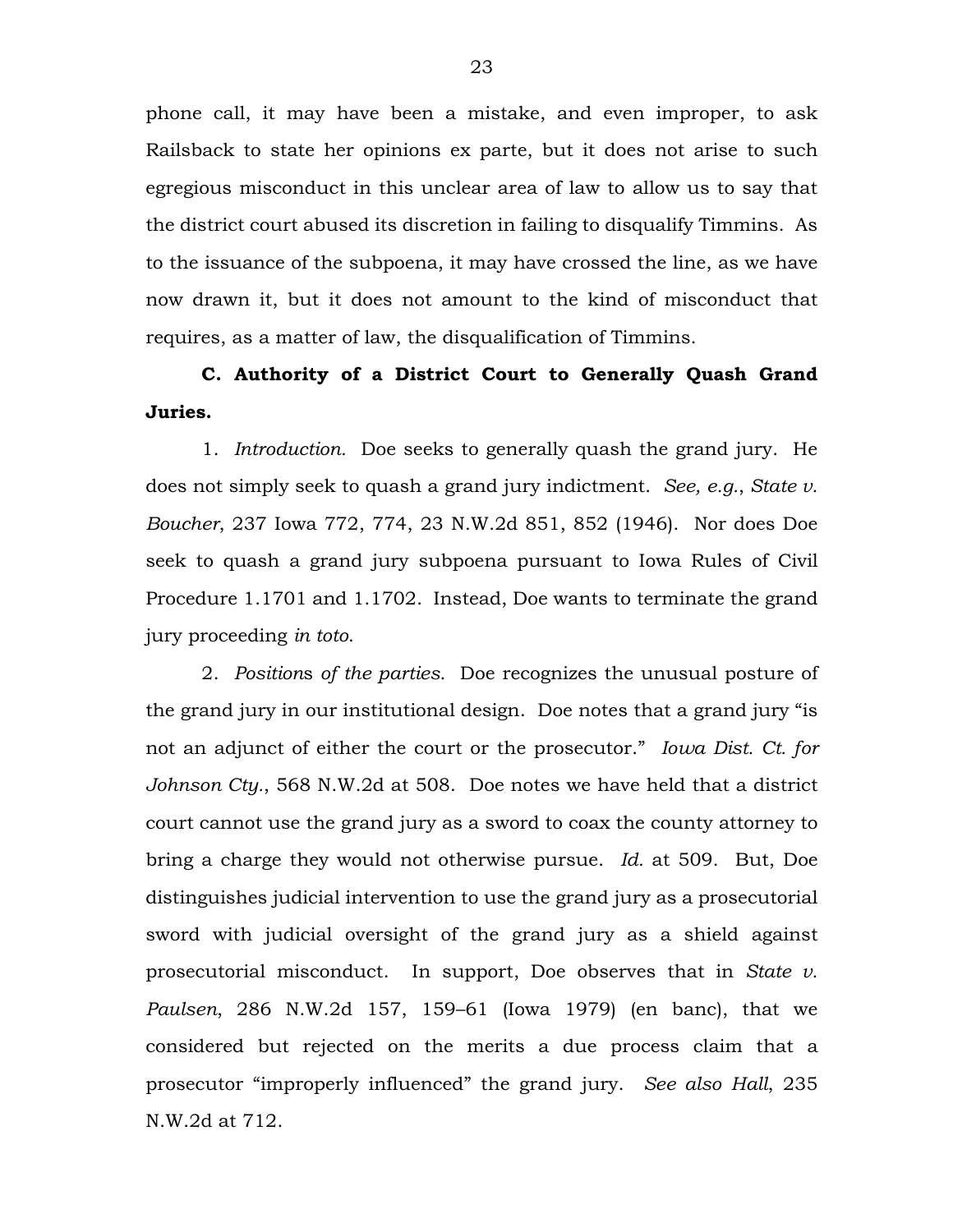Operating from the premise that the judicial branch has authority to ensure the constitutionality of grand jury proceedings, Doe proceeds to assert that prosecutors violated Doe's constitutional rights by using the grand jury proceeding as a preindictment discovery tool. Doe attacks the State for using the subpoena power of the grand jury to call Doe, Doe's family members, Doe's coworkers, and Doe's retained expert as a tactic that "subverts the purpose of the grand jury proceeding[,]" which is to determine if there is an adequate basis for bringing a charge. *See Williams*, 504 U.S. at 51, 112 S. Ct. at 1744 (finding that "the grand jury sits not to determine guilt or innocence, but to assess whether there is adequate basis for bringing a criminal charge"). Doe asserts without elaboration that the State's claim that it sought to present "a complete picture" to the grand jury violated article I, sections 9, 10, and 11 of the Iowa Constitution.

Doe relies heavily here on *Wong* as instructive. In *Wong*, the circuit court found misconduct when prosecutors subpoenaed witnesses for a grand jury that would likely provide privileged attorney–client testimony, but did not first seek a court ruling regarding the extent to which those witnesses could testify. 40 P.3d at 917. The *Wong* court ultimately affirmed dismissal of the indictments for prosecutorial misconduct. *Id.* at 930.

The State vigorously responds. It notes that the Iowa Rules of Criminal Procedure provide authority to challenge a panel or an individual grand juror, or to dismiss indictments, but not to challenge the entire proceeding. *See* Iowa R. Crim. P. 2.3(2)(*c*); *id.* r. 2.11(6)(*a*)–(*b*). The State notes, for example, that in *Wong* the district court dismissed indictments, but did not quash a grand jury proceeding in whole.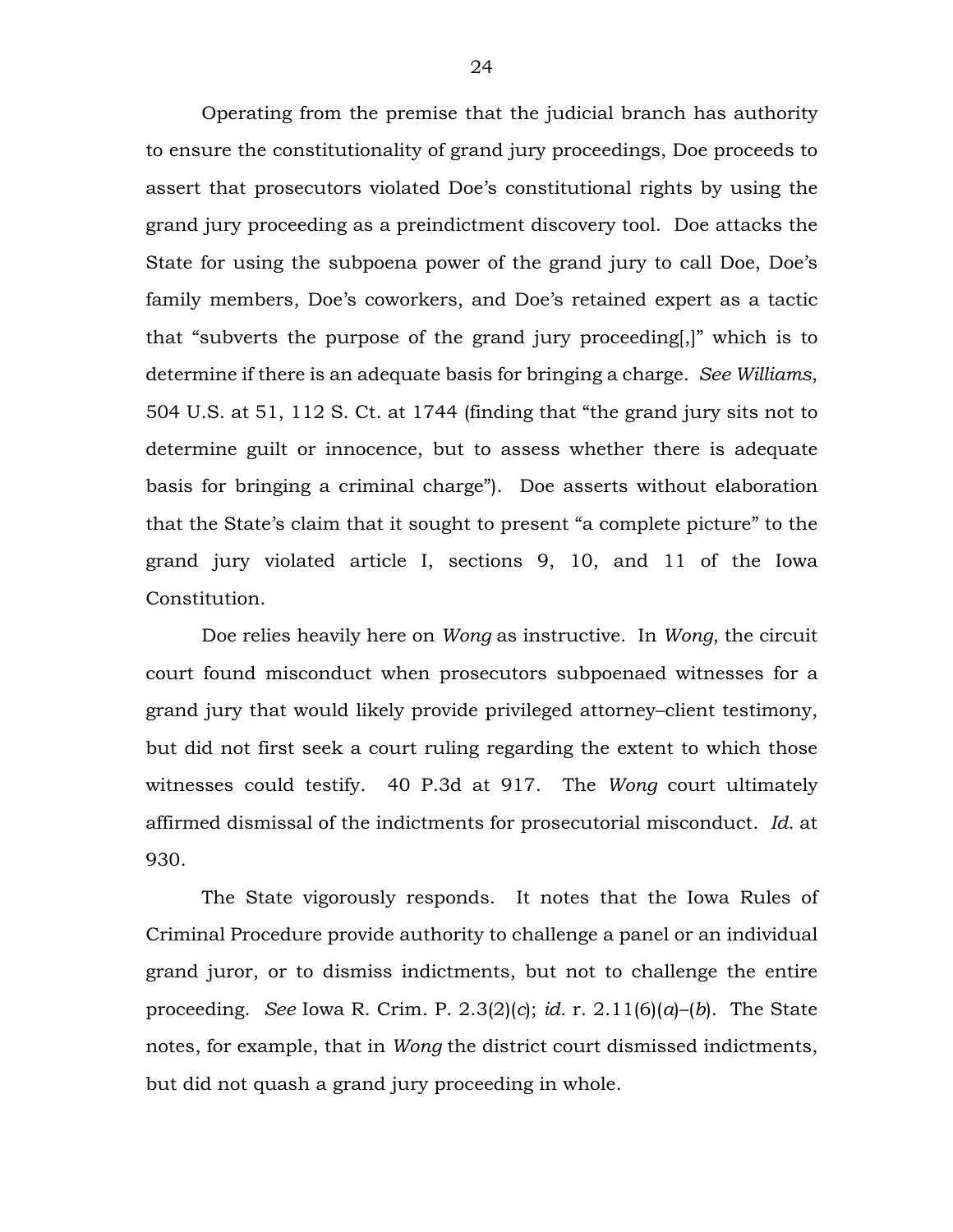Even if the court had the power to "quash the grand jury," the State asserts that this is not the case to do it. While Doe complains about the State's subpoenas for defense witnesses, the rules specifically state that "[t]he grand jury is not bound to hear evidence for the defendant, but may do so." Iowa R. Crim. P. 2.3(4)(*g*). The State further cites ABA Standards 3-4.6(i), suggesting prosecutors may have an ethical obligation to present evidence from the defendant. Further, the State cites the difficulty in determining whether evidence is helpful or harmful to the prosecution or defendant. Finally, the State notes that the grand jury has investigative purposes which would be defeated by enforcement of a rule that only inculpatory evidence may be presented. *See Paulsen*, 286 N.W.2d at 160. The State claims that it was not engaged in discovery, but was instead seeking to present the grand jury with evidence to make a judgment about the case.

Finally, the State notes the procedural posture of this case. In fact, the district court held a hearing prior to any presentation of testimony before the grand jury. The situation is thus materially different than in *Wong*, where the State was ordered not to present testimony from attorneys without first seeking a judicial determination but defied the order and presented the evidence anyway. *Wong*, 40 P.3d at 925.

3. *Discussion.* We begin with a brief review of the status of the grand jury and its relationship to the judicial branch. As a general proposition,

[g]iven the grand jury's role as an independent body, however, the district court's supervisory power is "a very limited one." It does not "permit judicial reshaping of the grand jury institution." Rather, it may be used only to "preserve or enhance the traditional functioning" of the grand jury. For example, a district court does not have the power to order a prosecutor to present exculpatory evidence to a grand jury. Such an order would be inappropriate because, rather than "enhancing the traditional functioning" of a grand jury, it would "alter the grand jury's historical role."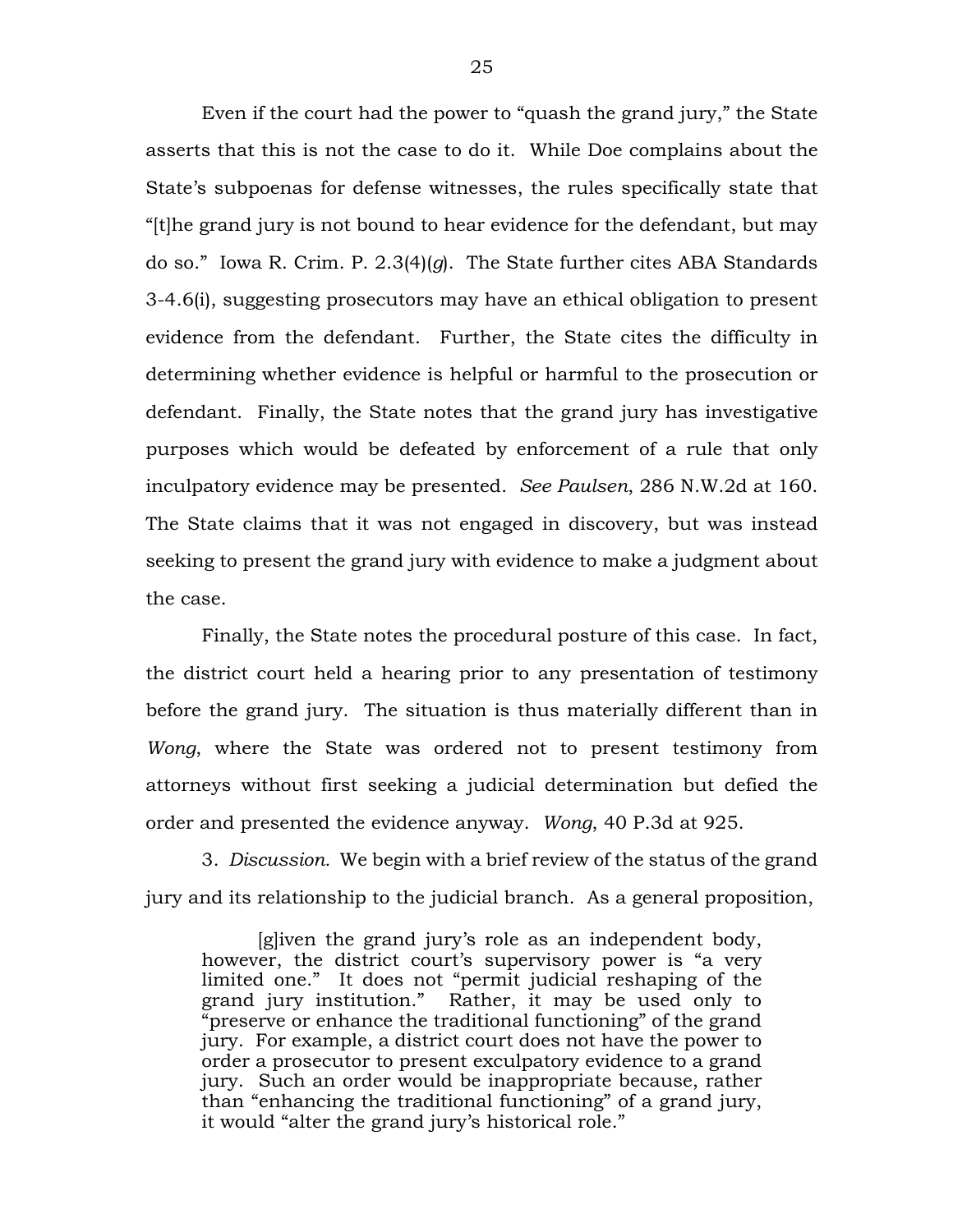*Carlson v. United States*, 837 F.3d 753, 762 (7th Cir. 2016) (quoting *Williams*, 504 U.S. at 50–51, 112 S. Ct. at 1735). If the district court does not have authority to order that exculpatory evidence be presented, it seems logical that it may not have authority to order that exculpatory evidence be excluded.

We further note that the Iowa Rules of Criminal Procedure establish several potential judicial remedies, but do not authorize quashing of a grand jury. We do not find that oversight inadvertent. The exercise of judicial branch powers should generally remain within the established guardrails. Even if there were constitutional problems or other errors associated with a grand jury proceeding, the remedy lies not in seeking to disband the grand jury, a constitutionally established entity, but in dismissal of the indictment.

### **D. Timeline for Challenges to Grand Jury Arrays Under** *Plain***.**

1. *Introduction.* The final issue before the court in this case pertains to when a defendant may make a fair-cross-section *Plain* challenge within a grand jury context. *See Plain*, 898 N.W.2d 801. The parties do not dispute that Doe is entitled to raise a *Plain* challenge to the composition of the grand jury. They battle over whether Doe raised a timely *Plain* challenge and whether the district court erred in swearing a grand jury and deferring resolution of Doe's *Plain* challenge.

The relevant rule is Iowa Rule of Criminal Procedure 2.3(2)(*a*). This rule provides,

*Challenge to array.* A defendant held to answer for a public offense may, before the grand jury is sworn, challenge the panel or the grand jury, only for the reason that it was not composed or drawn as prescribed by law. If the challenge be sustained, the court shall thereupon proceed to take remedial action to compose a proper grand jury panel or grand jury.

26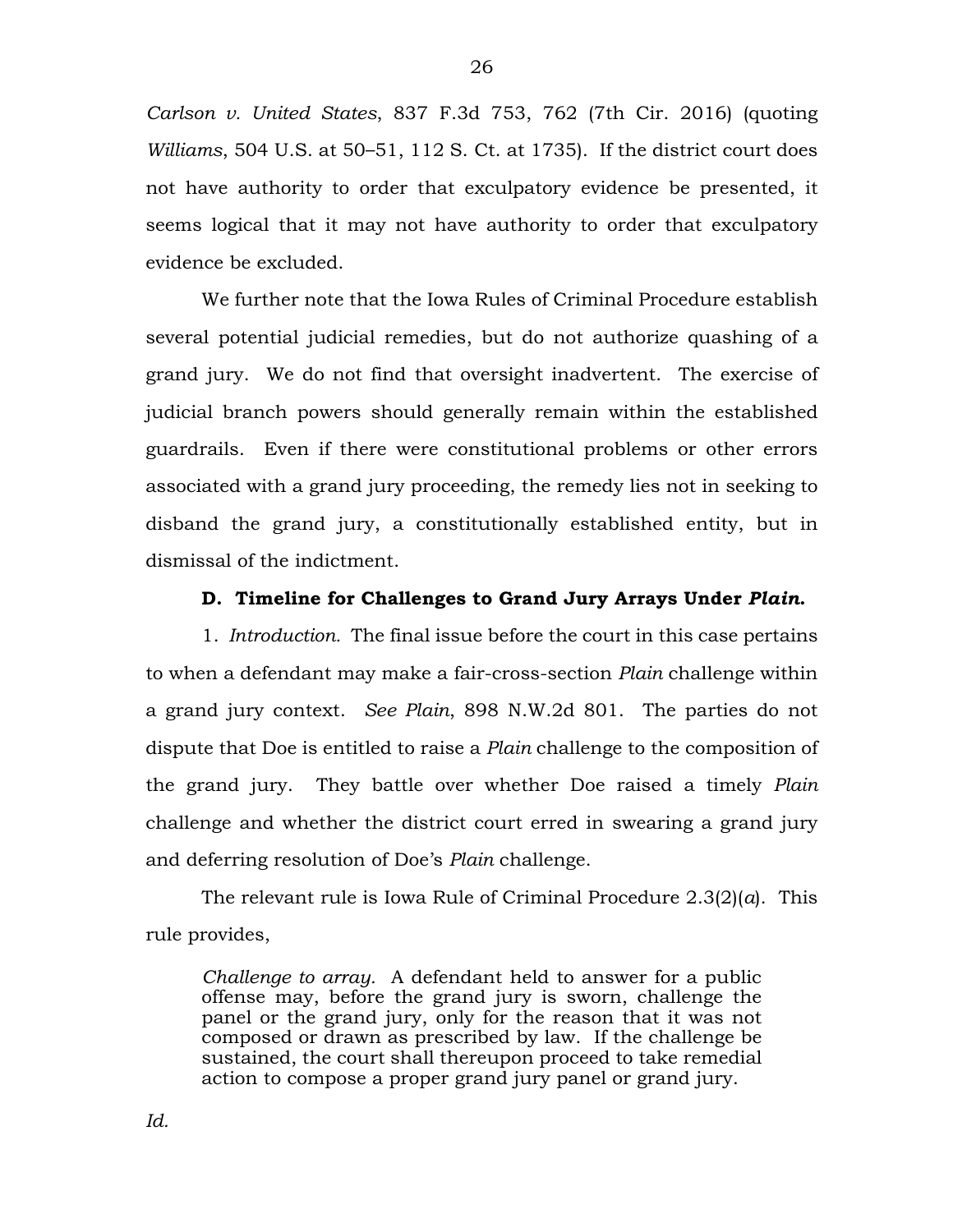2. *Positions of the parties.* Doe relies upon the plain language of Iowa Rule of Criminal Procedure 2.3(2), interpreting the rule to mean that a *Plain* challenge must be made prior to the convening of a grand jury. Doe claims that he needed additional time to gather the necessary information to support the challenge, hence the motion for continuance. Doe also states that a balancing of equities between judicial efficiency and prejudice would necessarily favor him. Finally, Doe asserts that mere preservation of the issue by the court for a later decision is an inadequate remedy.

The State counters that Doe did not make a timely *Plain* challenge, and instead only sought a continuance to determine if he could make a *Plain* challenge. That, according to the State, is not good enough under Iowa Rule of Criminal Procedure 2.3(2)(*a*). In any event, the State maintains that nothing in rule 2.3(2) requires that a *Plain* challenge be decided prior to the swearing of a grand jury. While the State notes the district court is required to take remedial action if a *Plain* challenge is founded, that does not require remedial action before the grand jury is sworn. Indeed, the State points out, there is nothing in the rule that establishes a timetable for a judicial ruling on the issue.

According to the State, the district court's handling of the matter was appropriate for reasons of efficiency. The citizens comprising the array had arrived at the courthouse, and witnesses were subpoenaed and scheduled to testify. According to the State, the makeup of the grand jury should be presumed constitutional so there was no basis for delay. If Doe developed a successful *Plain* challenge, the indictment against him could then be dismissed.

3. *Discussion.* As a preliminary issue, the State claims that Doe did not raise a *Plain* challenge but only filed a motion to continue to allow him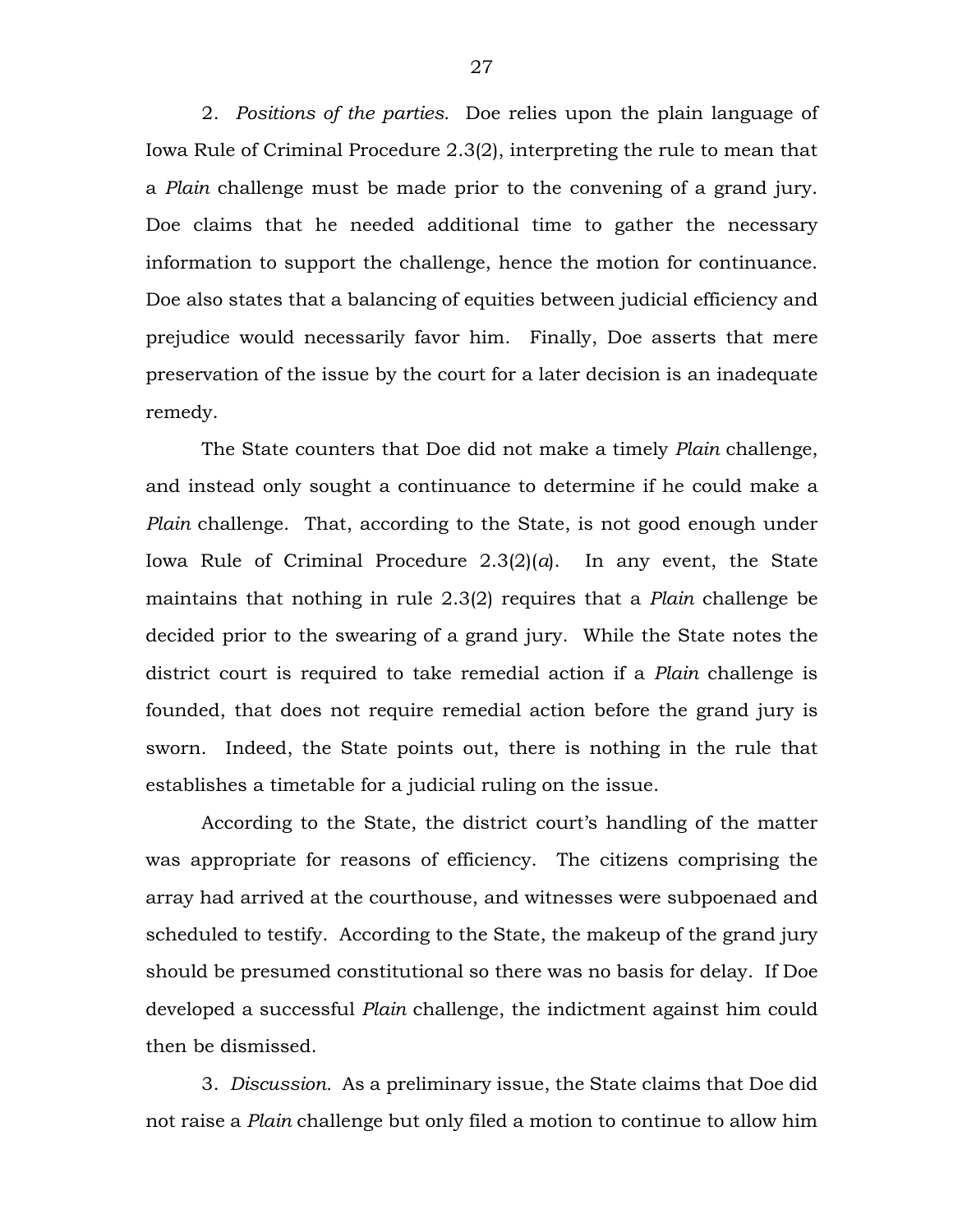to challenge the composition of the jury. The motion includes the label "Motion to Challenge Grand Jury," but in the text it seeks to continue the grand jury in order to challenge the composition of the grand jury. This pleading is hardly a model of clarity. The district court denied the motion to continue but held that the *Plain* claim could be raised at a later date.

Iowa Rule of Criminal Procedure 2.3(2)(*a*) states that a defendant "may" raise what is now called a *Plain*-type challenge before the grand jury is sworn. It is not clear that "may" means "must." In any event, we think the filing of the document entitled "Motion to Challenge Grand Jury" with text seeking a continuance to gather information to support a potential challenge is sufficient compliance to satisfy the rule, even if it is mandatory in nature. The parties and the district court were on adequate notice of the potential *Plain* challenge prior to the swearing of the grand jury.

We now move to the major issue, namely, whether the rule requires not only that a challenge be filed prior to the swearing of the grand jury but also whether the matter must be *decided* before the grand jury is sworn. The rule does not say that. It does say that if the challenge is sustained, the court shall take appropriate action to compose a proper grand jury panel or proceeding, but that can occur after a grand jury is sworn.

Doe makes a fair point that by allowing the grand jury proceedings to continue, the proceedings may ultimately be for naught if he prevails on his *Plain* claim. But he is not harmed by the grand jury receiving testimony. He is harmed by grand jury action. The district court and the parties should expeditiously resolve the issue, but allowing the grand jury to sit and receive previously scheduled testimony while the *Plain* challenge is developed by the parties is not a substantial injustice.

28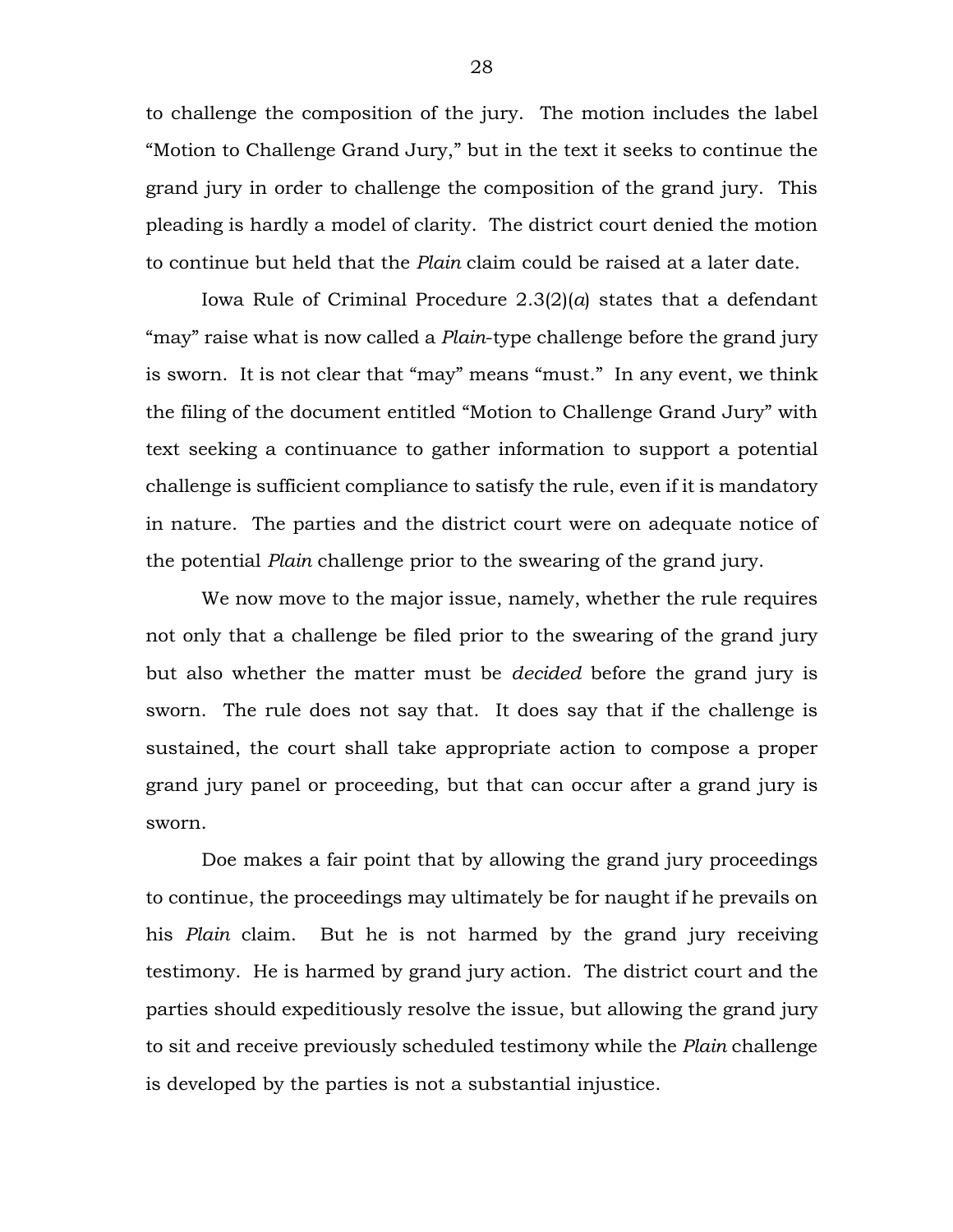## **IV. Conclusion.**

For the above reasons, the judgment of the district court is affirmed in part, reversed in part, and remanded with directions.

# **AFFIRMED IN PART, REVERSED IN PART, AND REMANDED WITH DIRECTIONS.**

All justices concur except McDonald, J., who concurs in part and dissents in part.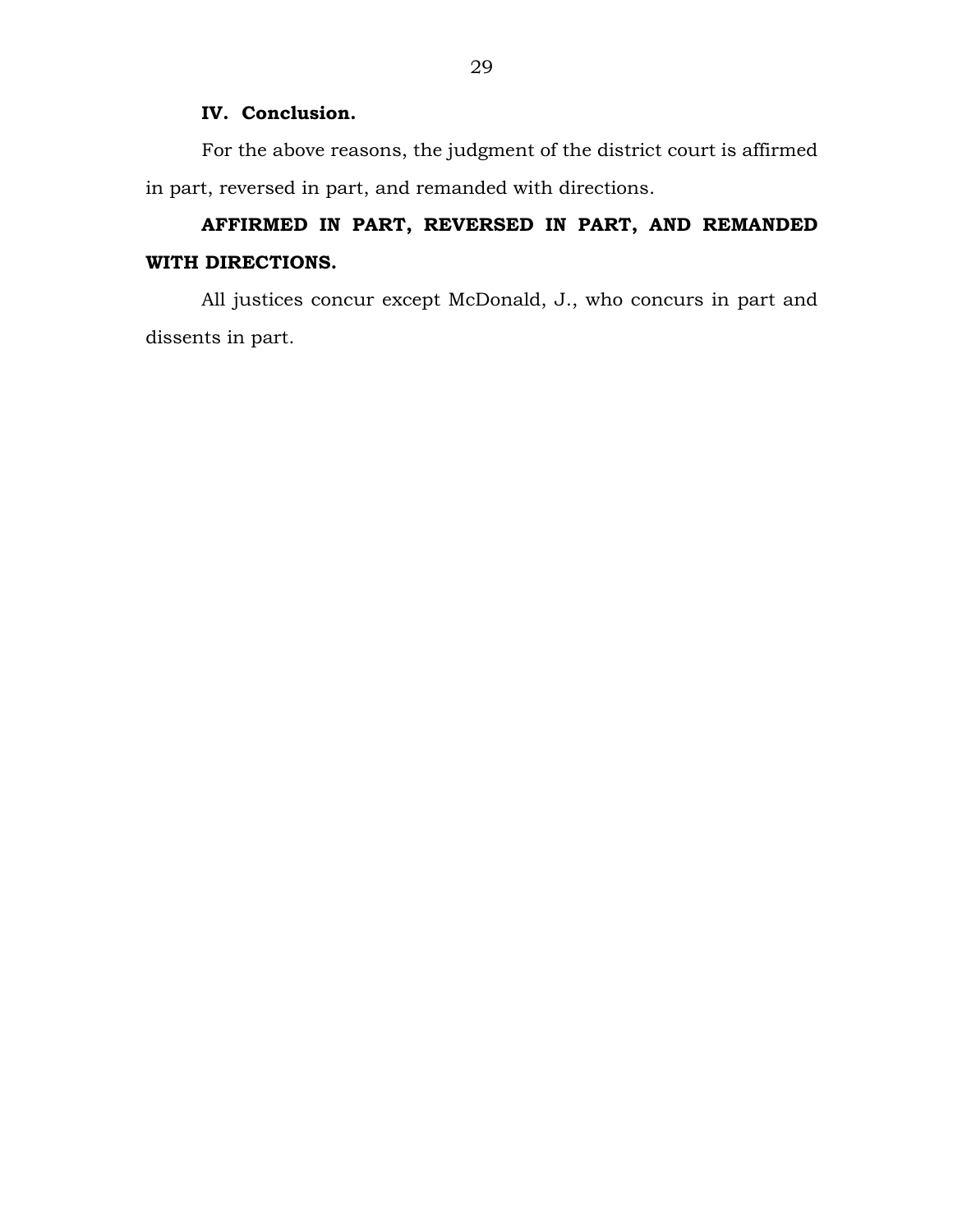### **McDONALD, Justice (concurring in part and dissenting in part).**

I respectfully concur in part and dissent in part. I concur in all parts of the majority opinion except its reversal of the district court's ruling on the motion to quash the grand jury subpoena. On that issue, I respectfully dissent.

This court reviews the district court's ruling on a motion to quash a subpoena for an abuse of discretion. *See Morris v. Morris*, 383 N.W.2d 527, 529 (Iowa 1986) (applying an abuse of discretion standard); *Mason v. Robinson*, 340 N.W.2d 236, 243 (Iowa 1983) (stating "we conclude our trial courts have wide discretion to quash subpoenas or issue protective orders"). "Reversal is warranted only if the grounds relied on by the district court are clearly unreasonable or untenable." *Pattison Bros. Miss. River Terminal, Inc. v. Iowa Dist. Ct.*, 630 N.W.2d 782, 787 (Iowa 2001). This court's mere disagreement with the district court's discretionary ruling is not enough to warrant reversal under this standard. This court is not to substitute its collective judgment for that of the district court. Instead, under an abuse of discretion standard, this court must affirm the district court's discretionary ruling absent a firm and definite conviction the ruling is "beyond the pale of reasonable justification under the circumstances" presented—a decision so flawed and prejudicial to the administration of justice that this court must provide relief. *See Harman v. Apfel*, 211 F.3d 1172, 1175 (9th Cir. 2000).

The grand jury is an integral part of our constitutional heritage which was brought to this country with the common law. The Framers, most of them trained in the English law and traditions, accepted the grand jury as a basic guarantee of individual liberty . . . .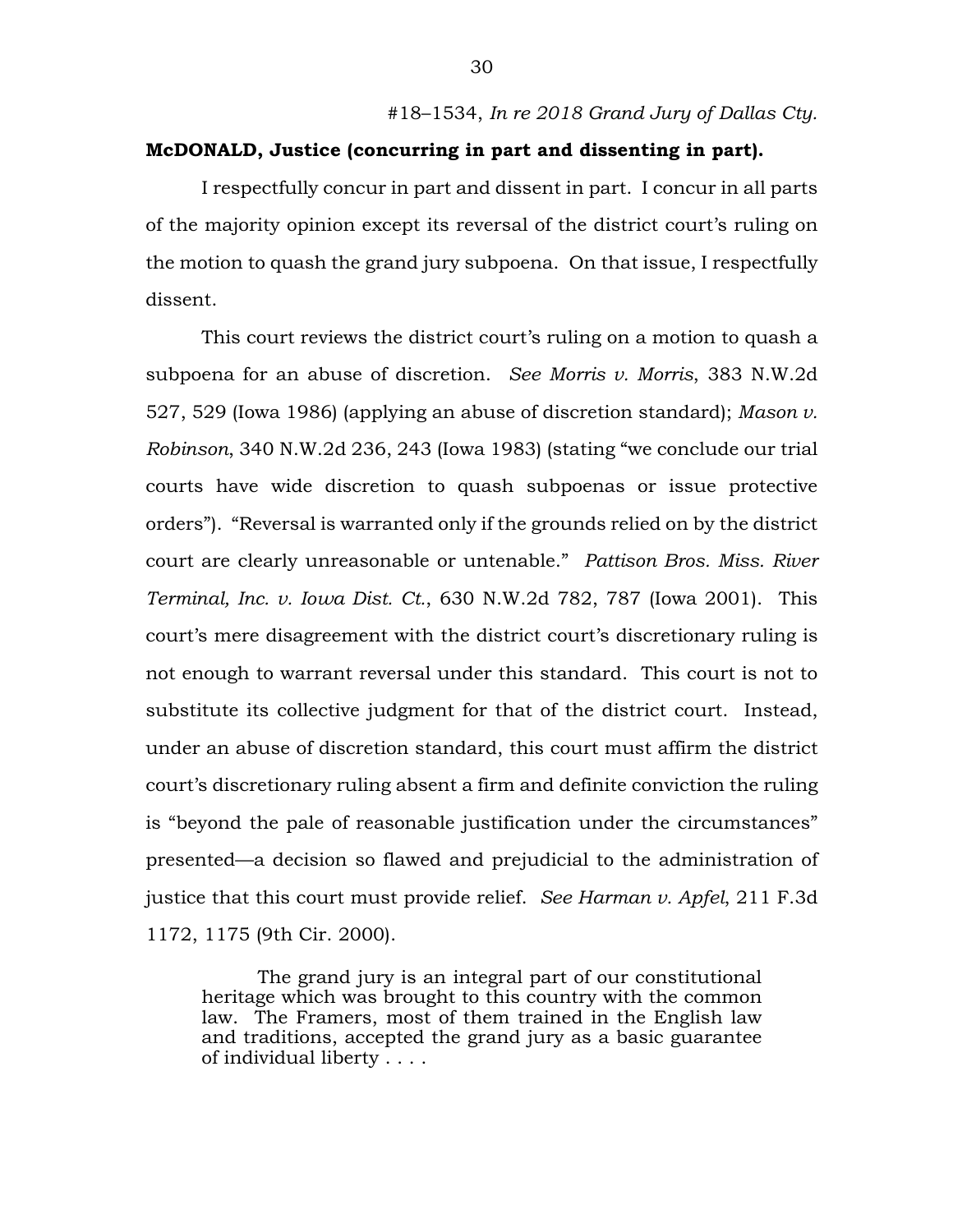*United States v. Mandujano*, 425 U.S. 564, 571, 96 S. Ct. 1768, 1774 (1976). The grand jury functions as both a sword and a shield. *See* Admin. Office of U.S. Cts., *Handbook for Federal Grand Jurors* 4 (Rev. Apr. 2012), www.uscourts.gov/sites/default/files/grand-handbook.pdf ("[T]he grand jury operates both as a 'sword,' authorizing the government's prosecution of suspected criminals, and also as a 'shield,' protecting citizens from unwarranted or inappropriate prosecutions."). Its purpose is both to investigate criminal conduct and to protect citizens against unfounded criminal charges. *See Branzburg v. Hayes*, 408 U.S. 665, 686–87, 92 S. Ct. 2646, 2659 (1972). The grand jury's authority, particularly its investigative authority, is broad. *See United States v. Calandra*, 414 U.S. 338, 344, 94 S. Ct. 613, 618 (1974) ("The grand jury's investigative power must be broad if its public responsibility is adequately to be discharged."). Indispensable to the grand jury is the authority to compel the attendance and testimony of witnesses and to require the production of evidence. *See Kastigar v. United States*, 406 U.S. 441, 443, 92 S. Ct. 1653, 1655 (1972); *see generally United States v. White*, 322 U.S. 694, 64 S. Ct. 1248 (1944). The grand jury's authority to compel witness testimony and require the production of evidence rests on the well-established principle that "the public . . . has a right to every man's evidence." *Branzburg*, 408 U.S. at 688, 92 S. Ct. at 2660 (quoting *United States v. Bryan*, 339 U.S. 323, 331, 70 S. Ct. 724, 730 (1950)). "When called by the grand jury, witnesses are thus legally bound to give testimony." *Mandujano*, 425 U.S. at 572, 96 S. Ct. at 1774.

Of course, the grand jury's authority to obtain every man's evidence is subject to statutory and common law privileges. *See* 3 Wayne R. LaFave et al., *Criminal Procedure* § 8.6(b), at 156 (4th ed. 2015). I thus agree with the majority opinion that the work-product protection can be asserted in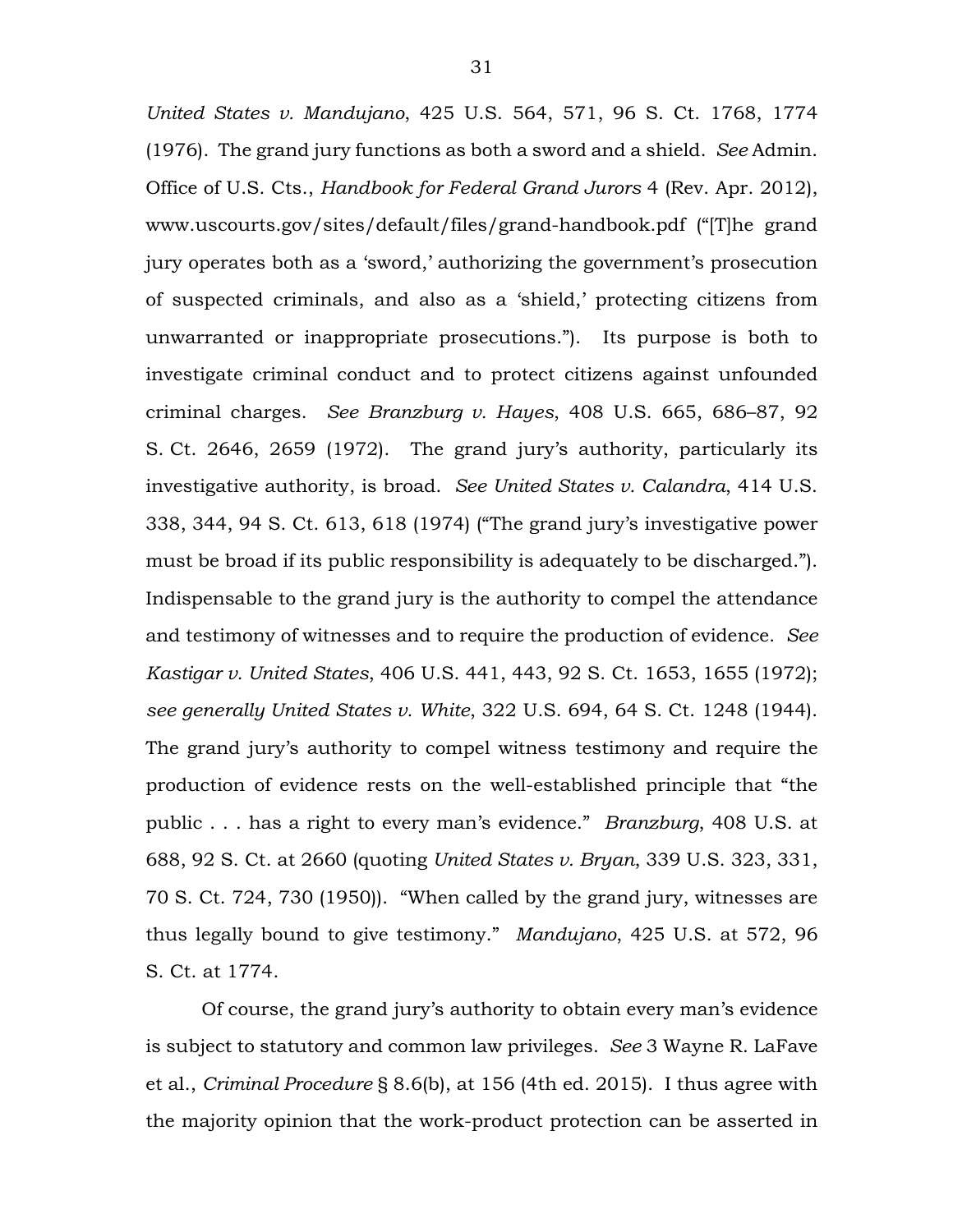grand jury proceedings. *See, e.g.*, *In re Grand Jury Proceedings, G.S. & F.S.*, 609 F.3d 909, 912 (8th Cir. 2010) ("Ordinarily, attorney-client communications and attorney work product are not discoverable, even in a grand jury investigation."); *In re Green Grand Jury Proceedings*, 492 F.3d 976, 979 (8th Cir. 2007) ("Attorney-client communications and attorney work product are privileged and are not ordinarily discoverable—even by the grand jury.").

Although I agree the work-product protection can be asserted in grand jury proceedings, I disagree with the majority opinion's apparent conclusion that a target or witness's assertion of the work-product protection requires that a grand jury subpoena be quashed. The application and scope of the work-product doctrine is nuanced and factspecific. Nowhere is this truer than in a grand jury investigation. In the context of a grand jury investigation, the protection afforded work product is to some extent unsettled and may be different than in other contexts. *See, e.g.*, *In re Grand Jury Subpoena Dated July 6, 2005*, 510 F.3d 180, 184–85 (2d Cir. 2007) ("It is clear that the work product doctrine applies to grand jury proceedings, but arguably less clear what species of work product protection a court should apply."); *In re Green Grand Jury Proceedings*, 492 F.3d at 981 (drawing a distinction between the discoverability of opinion work product and ordinary work product in grand jury proceedings); *In re Grand Jury Subpoena*, 220 F.R.D. 130, 142 (D. Mass. 2004) ("The work product doctrine's 'scope and effect outside the civil discovery context is largely undefined,' however, and its application in cases involving grand jury subpoenas is particularly unsettled." (quoting *In re San Juan Dupont Plaza Hotel Fire Litig.*, 859 F.2d 1007, 1013 (1st Cir. 1988))). "This is partly because of the unique significance of the grand jury in our system of government: 'Nowhere is the public's claim to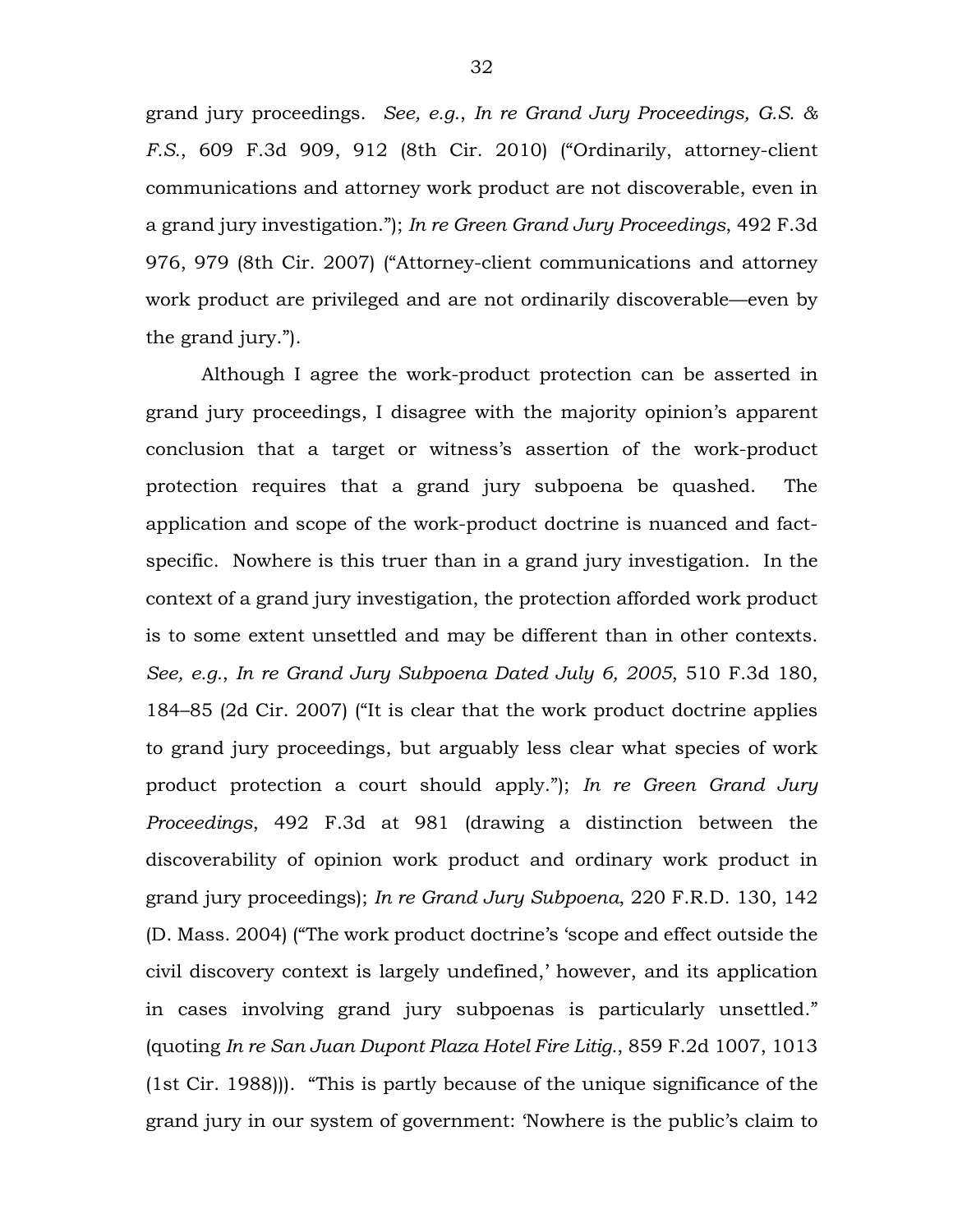each person's evidence stronger than in the context of a valid grand jury subpoena.' " *In re Grand Jury Subpoena*, 220 F.R.D. at 142 (quoting *In re Sealed Case*, 676 F.2d 793, 806 (D.C. Cir. 1982)). The grand jury is sui generis. "[I]t belongs to no branch of the institutional [G]overnment . . . ." *State v. Iowa Dist. Ct.*, 568 N.W.2d 505, 508 (Iowa 1997) (quoting *United States v. Williams*, 504 U.S. 36, 47, 112 S. Ct. 1735, 1742 (1992)). It is a "grand inquest" whose investigations are "not to be limited narrowly by questions of propriety." *Calandra*, 414 U.S. at 343, 94 S. Ct. at 617 (quoting *Blair v. United States*, 250 U.S. 273, 282, 39 S. Ct. 468, 471 (1919)).

Given the nuanced and fact-specific inquiry required to resolve an assertion of work-product protection in response to a grand jury subpoena, I cannot conclude the district court's discretionary ruling to deny the motion to quash was beyond the pale of reasonable justification under the circumstances presented. Indeed, it seems to me the district court's ruling might be preferable to the majority's resolution of the issue. Denying the motion to quash and allowing the grand jury to continue its inquest while at the same time allowing the witness to assert the privilege in response to specific questions would allow for the development of a better record to determine whether the question posed to the witness actually sought information protected by the work-product doctrine, whether the witness had standing to assert the work-product doctrine as a ground for refusing to answer the question, and whether the information was nonetheless discoverable notwithstanding the assertion of workproduct protection. This more nuanced approach has been adopted by other courts in response to a grand jury witness's assertion of a privilege. *See, e.g.*, *Mandujano*, 425 U.S. at 575, 96 S. Ct. at 1776 ("The stage is therefore set when the question is asked. If the witness interposes his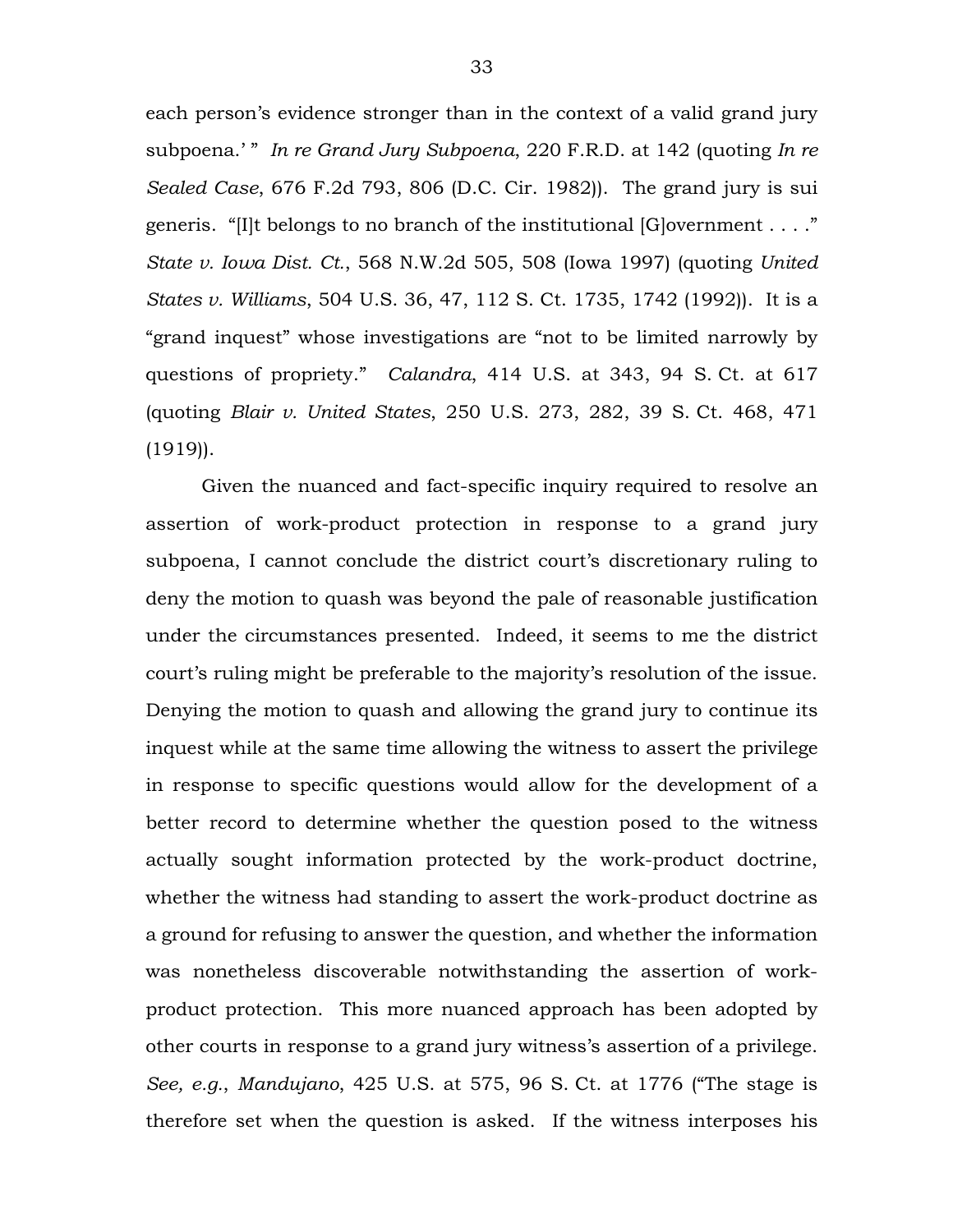privilege, the grand jury has two choices. If the desired testimony is of marginal value, the grand jury can pursue other avenues of inquiry; if the testimony is thought sufficiently important, the grand jury can seek a judicial determination as to the bona fides of the witness' Fifth Amendment claim . . . ."); *In re Grand Jury Subpoena*, 831 F.2d 225, 227, 228 (11th Cir. 1987) (holding "an attorney seeking to quash a subpoena must assert the attorney-client privilege on a document-by-document basis" and reversing district court order quashing grand jury subpoena); *In re Grand Jury Investigation*, 431 F. Supp. 2d 584, 592 (E.D. Va. 2006) ("In the present circumstances, however, Roe's motion fails; the assertion of the [marital] privilege is premature and cannot, in this case, serve as a basis to quash the subpoena. Rather, John Doe must appear and testify, but may assert the privilege in response to specific questions."); *In re Grand Jury Subpoenas Dated March 24, 2003*, 265 F. Supp. 2d 321, 322, 334 (S.D.N.Y. 2003) (protecting attorney–client privilege and work product on a question-by-question and document-by-document basis "between and among a prospective defendant in a criminal case, her lawyers, and a public relations firm hired by the lawyers to aid in avoiding an indictment"); *In re Grand Jury Matter*, 147 F.R.D. 82, 87 (E.D. Pa. 1992) (holding expert consultant retained by target's law firm could not withhold certain documents claimed to be protected by the work-product doctrine); *Losavio v. Dist. Ct.*, 533 P.2d 32, 36 (Colo. 1975) (en banc) ("[A]n attorneywitness must, except in the most exceptional of circumstances, honor a properly issued subpoena by appearing before the grand jury. It is then for the trial court to determine whether a specific interrogatory posed by the grand jury or the district attorney calls for an answer which falls within or without the privilege . . . ."); *In re Grand Jury Subpoenas Duces Tecum*, 574 A.2d 449, 457 (N.J. Super. Ct. App. Div. 1989) ("[I]n contrast to a